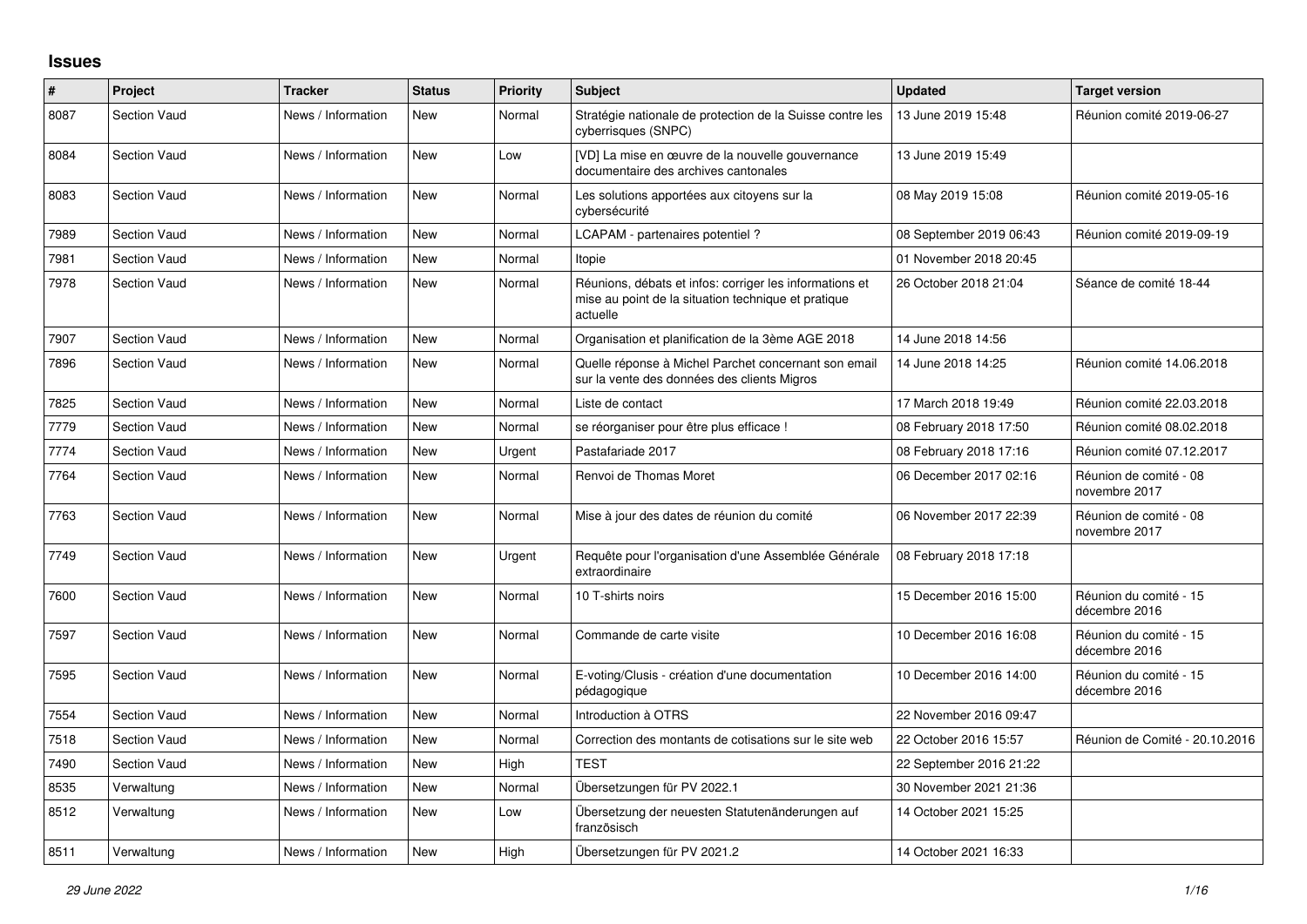| $\pmb{\#}$ | Project                                   | <b>Tracker</b>      | <b>Status</b>        | <b>Priority</b> | <b>Subject</b>                                                                                                                              | <b>Updated</b>         | <b>Target version</b>                |
|------------|-------------------------------------------|---------------------|----------------------|-----------------|---------------------------------------------------------------------------------------------------------------------------------------------|------------------------|--------------------------------------|
| 8553       | Digitale Infrastruktur                    | Bug / Feature       | Needs<br>Feedback    | Urgent          | Newsletterversand Members-CiviCRM<br>hängt/unzureichende Zustellquote                                                                       | 03 April 2022 23:06    |                                      |
| 8489       | Digitale Infrastruktur                    | Bug / Feature       | Needs<br>Feedback    | Normal          | Zahlungs API                                                                                                                                | 10 February 2022 16:50 |                                      |
| 8396       | Digitale Infrastruktur                    | Bug / Feature       | Needs<br>Feedback    | Low             | Alte Redmine Projekte nicht mehr im Archiv aufgelistet                                                                                      | 12 February 2020 02:04 |                                      |
| 7833       | Digitale Infrastruktur                    | Bug / Feature       | Needs<br>Feedback    | High            | Agenda der Website zeigt Termine nicht an & teilweise<br>mit schlechter Darstellung                                                         | 29 March 2018 12:32    |                                      |
| 8545       | Digitale Infrastruktur                    | Bug / Feature       | Done                 | Normal          | Überprüfung Funktionalität Mitglieder-Kontaktformular<br>FR                                                                                 | 03 April 2022 23:04    |                                      |
| 8529       | Digitale Infrastruktur                    | Bug / Feature       | Needs Work           | Normal          | <b>Installation Mailtrain</b>                                                                                                               | 14 December 2021 15:58 |                                      |
| 7761       | Digitale Infrastruktur                    | Bug / Feature       | Needs Work           | High            | OTRS überlebt Neustarts des Containers nicht                                                                                                | 19 December 2019 01:49 |                                      |
| 8552       | Digitale Infrastruktur                    | Bug / Feature       | <b>New</b>           | High            | Überprüfung Newsletterformular DE An/Abmeldung                                                                                              | 24 March 2022 11:32    |                                      |
| 8536       | Digitale Infrastruktur                    | Bug / Feature       | New                  | Normal          | CiviCRM: Payment method hinzufügen geht nicht                                                                                               | 25 January 2022 20:32  |                                      |
| 8260       | Digitale Infrastruktur                    | Bug / Feature       | New                  | Normal          | Update PPS Website auf neues Theme                                                                                                          | 01 October 2019 19:17  |                                      |
| 8045       | Digitale Infrastruktur                    | Bug / Feature       | New                  | Urgent          | ZipCode sowie Abesenden der Anmeldung im Discourse<br>mit 500 internal Fehler                                                               | 19 December 2019 01:51 |                                      |
| 8358       | Finanzen                                  | Bug / Feature       | <b>New</b>           | Normal          | Berechnung Rechnungsbeträge überprüfen (PPAG)                                                                                               | 15 November 2019 21:25 |                                      |
| 6178       | <b>Pirate Party Policy</b>                | Information / Varia | Offen /<br>Incertain | Normal          | review april 2014                                                                                                                           | 04 March 2014 11:33    |                                      |
| 7160       | Section Vaud                              | Information / Varia | Tabled               | Normal          | Retour sur la réunion e débriefing de la RTS -<br>Campagne EF2016                                                                           | 03 August 2019 09:47   | Réunion de comité - 28 avril<br>2016 |
| 6457       | Sektion St. Gallen und beide<br>Appenzell | Information / Varia | Tabled               | Normal          | Piratengrillen                                                                                                                              | 30 July 2014 16:21     |                                      |
| 6520       | Sektion Wallis / section<br>valaisan      | Information / Varia | Tabled               | Normal          | Assemblée constituante                                                                                                                      | 23 July 2015 16:03     |                                      |
| 8072       | Sektion Zürich                            | Information / Varia | Tabled               | Normal          | Listenverbindung PPZH Nationalratswahlen 2019                                                                                               | 28 May 2019 21:31      | Vorstandsitzung 2019-1               |
| 5050       | Sektion Wallis / section<br>valaisan      | Information / Varia | Needs Work           | Normal          | Wiki: Wahlsysteme                                                                                                                           | 20 August 2017 08:57   | GV2017                               |
| 5570       | <b>Bezirkssektion Winterthur</b>          | Information / Varia | New                  | Normal          | SSL / TLS Unterstützung                                                                                                                     | 21 July 2013 21:47     |                                      |
| 6380       | <b>Pirate Party Policy</b>                | Information / Varia | New                  | Normal          | PAD - Consulation LSI - Vernaemlassung ISG                                                                                                  | 22 April 2014 12:13    |                                      |
| 6379       | Pirate Party Policy                       | Information / Varia | New                  | Normal          | Refenz material - Documentation de reference - Reading   22 April 2014 12:11<br>Material                                                    |                        |                                      |
| 6245       | Pirate Party Policy                       | Information / Varia | New                  | Normal          | Reading material review                                                                                                                     | 05 March 2014 15:05    |                                      |
| 6240       | <b>Pirate Party Policy</b>                | Information / Varia | New                  | Normal          | Reading material review                                                                                                                     | 05 March 2014 14:41    |                                      |
| 6239       | <b>Pirate Party Policy</b>                | Information / Varia | New                  | Normal          | Consultation - Modification du code civil (CC; Droit de<br>I'adoption) / Vernehmlassung - Änderung des<br>Zivilgesetzbuches (ZGB; Adoption) | 05 March 2014 14:44    |                                      |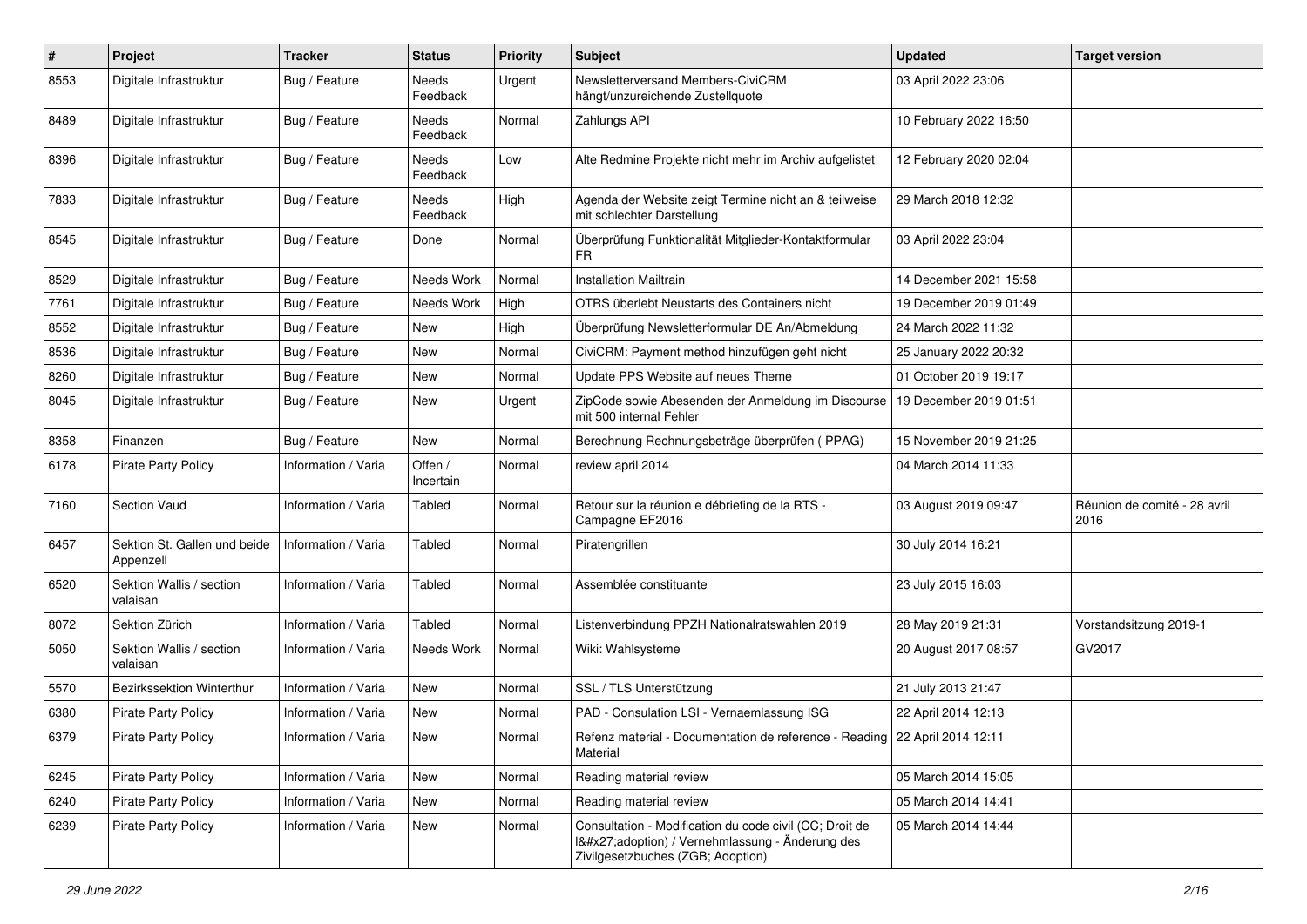| $\pmb{\#}$ | Project                           | <b>Tracker</b>      | <b>Status</b> | <b>Priority</b> | <b>Subject</b>                                                                       | <b>Updated</b>          | <b>Target version</b>              |
|------------|-----------------------------------|---------------------|---------------|-----------------|--------------------------------------------------------------------------------------|-------------------------|------------------------------------|
| 6207       | Pirate Party Policy               | Information / Varia | New           | Normal          | Reading material review                                                              | 04 March 2014 13:53     |                                    |
| 6202       | <b>Pirate Party Policy</b>        | Information / Varia | New           | Normal          | Reading material review                                                              | 04 March 2014 13:21     |                                    |
| 5339       | <b>Pirate Party Policy</b>        | Information / Varia | <b>New</b>    | Normal          | Compilation des prises de position                                                   | 06 June 2013 17:16      |                                    |
| 4942       | <b>Pirate Party Policy</b>        | Information / Varia | New           | Normal          | Provide an outline, and approach for the development of<br>the position paper        | 30 September 2013 19:23 |                                    |
| 8471       | <b>Press and Public Relations</b> | Information / Varia | New           | Normal          | Wiki Updates                                                                         | 28 March 2021 00:34     |                                    |
| 6729       | Section Genève                    | Information / Varia | <b>New</b>    | Normal          | Préparation référendum LRens/LSCPT                                                   | 25 March 2015 15:52     | Prochain Comité                    |
| 6675       | Section Genève                    | Information / Varia | New           | Normal          | éVote : Demande de borne au sein des locaux de vote                                  | 09 April 2015 20:10     | Prochain Comité                    |
| 5883       | Section Genève                    | Information / Varia | New           | Normal          | Poste à pourvoir au comité : Comptable                                               | 10 October 2013 17:43   | Prochaine AG                       |
| 8315       | <b>Section Vaud</b>               | Information / Varia | New           | Normal          | Formation sur le fonctionnement parlementaire                                        | 12 September 2019 15:39 | Réunion comité 2019-09-19          |
| 8314       | <b>Section Vaud</b>               | Information / Varia | New           | Normal          | Initiative cantonale demandant la protection de l'intégrité<br>personnelle numérique | 12 September 2019 15:14 | Réunion comité 2019-09-19          |
| 8095       | <b>Section Vaud</b>               | Information / Varia | <b>New</b>    | Normal          | Demande d'aide pour une récolte de fonds nationale                                   | 28 May 2019 06:12       |                                    |
| 7829       | <b>Section Vaud</b>               | Information / Varia | New           | Normal          | Revoir la nomenclature des "versions cibles"                                         | 19 March 2018 16:11     | Réunion comité 22.03.2018          |
| 7529       | <b>Section Vaud</b>               | Information / Varia | <b>New</b>    | Normal          | Pourquoi DMSF réduit toutes les images.                                              | 05 November 2016 00:11  |                                    |
| 5035       | Sektion beider Basel              | Information / Varia | New           | Normal          | Kontakte Journalisten                                                                | 09 July 2016 09:33      |                                    |
| 8086       | Sektion Zürich                    | Information / Varia | New           | Normal          | Werbemittel Nationalratswahlen                                                       | 16 May 2019 15:12       |                                    |
| 7304       | Sektion Zürich                    | Information / Varia | New           | Normal          | Koordinations- & Kommunikationstool für Vorstand und<br>Aktive                       | 18 April 2019 11:03     | Vorstandsitzung 2019-1             |
| 5569       | <b>Stadtsektion Bern</b>          | Information / Varia | New           | Normal          | SSL / TLS Unterstützung                                                              | 21 July 2013 21:37      |                                    |
| 4730       | <b>Stadtsektion Bern</b>          | Information / Varia | New           | High            | Dukumente hochladen                                                                  | 03 March 2013 21:50     |                                    |
| 5866       | Stadtsektion Zürich               | Information / Varia | New           | Normal          | Budget 2014                                                                          | 03 October 2013 21:07   | Sitzung 03.10.2013                 |
| 5865       | Stadtsektion Zürich               | Information / Varia | New           | Normal          | PV Gemeinderatswahlen anfangs November                                               | 03 October 2013 20:13   | Sitzung 03.10.2013                 |
| 5828       | Stadtsektion Zürich               | Information / Varia | New           | Normal          | Winteraktivitäten                                                                    | 17 September 2013 09:49 |                                    |
| 5827       | Stadtsektion Zürich               | Information / Varia | New           | Normal          | Idee Präsentation der Zürcher Piraten                                                | 17 September 2013 09:48 |                                    |
| 5825       | Stadtsektion Zürich               | Information / Varia | New           | Normal          | Feedback                                                                             | 17 September 2013 09:44 |                                    |
| 5823       | Stadtsektion Zürich               | Information / Varia | New           | Normal          | Chatiquette                                                                          | 17 September 2013 09:39 |                                    |
| 5822       | Stadtsektion Zürich               | Information / Varia | <b>New</b>    | Normal          | Forum: Nicht Mitglieder                                                              | 17 September 2013 09:36 |                                    |
| 5661       | Stadtsektion Zürich               | Information / Varia | New           | Normal          | Organisation PV                                                                      | 12 August 2013 20:24    |                                    |
| 5321       | Stadtsektion Zürich               | Information / Varia | New           | Normal          | Treffen mit Philipp Meier                                                            | 31 May 2013 15:56       |                                    |
| 8558       | Vorstand - Comité PPS             | Information / Varia | New           | Normal          | Unterschriftenbogen für Initiative Service Citoyen                                   | 12 May 2022 12:22       |                                    |
| 8426       | Vorstand - Comité PPS             | Information / Varia | New           | Urgent          | Ablösung Civi Crm als Mitgliederverwaltung                                           | 20 July 2020 20:22      | Vorstandssitzung vom<br>08.06.2020 |
| 8419       | Vorstand - Comité PPS             | Information / Varia | New           | Normal          | Sekretariat der PPS                                                                  | 29 October 2020 22:45   | Vorstandssitzung 2020 03 16        |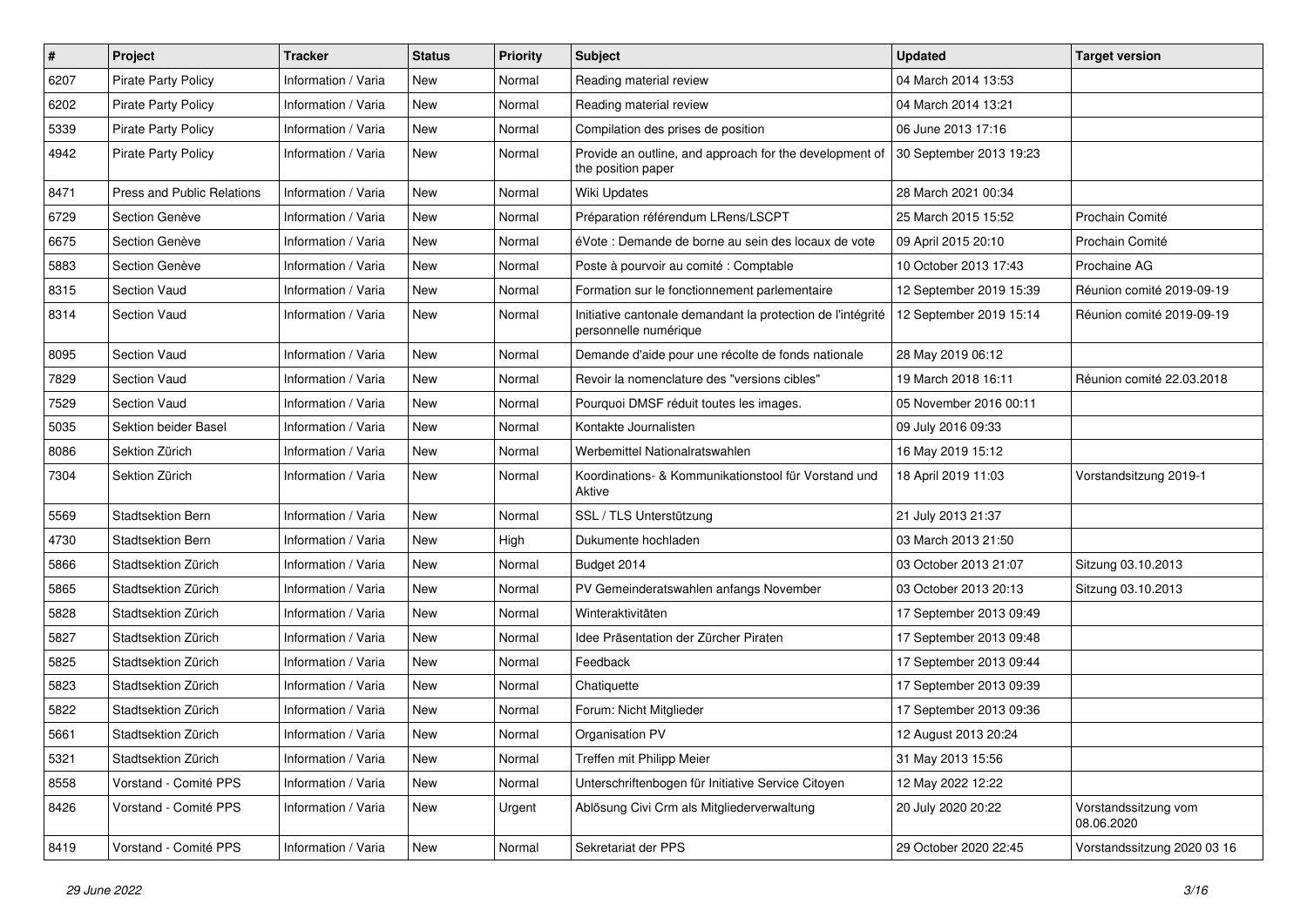| $\#$ | Project                              | <b>Tracker</b>      | <b>Status</b>        | <b>Priority</b> | <b>Subject</b>                                                                         | <b>Updated</b>         | <b>Target version</b>                                         |
|------|--------------------------------------|---------------------|----------------------|-----------------|----------------------------------------------------------------------------------------|------------------------|---------------------------------------------------------------|
| 8356 | Vorstand - Comité PPS                | Information / Varia | New                  | Normal          | Überarbeitung Versammlungs- und<br>Abstimmungsreglement                                | 13 November 2019 20:36 | Vorstandssitzung 2019 11 11                                   |
| 7852 | Verwaltung                           | Creation            | New                  | Normal          | Anleitung Members CiviCRM für Vorstände und PPVs<br>anpassen, ergänzen und übersetzen. | 12 December 2018 19:41 |                                                               |
| 6197 | Pirate Party Policy                  | Task / Tâche        | Offen /<br>Incertain | Normal          | Review currently running iniatives                                                     | 04 March 2014 12:38    |                                                               |
| 6186 | Pirate Party Policy                  | Task / Tâche        | Offen /<br>Incertain | Normal          | review decembre 2014                                                                   | 08 April 2015 09:26    |                                                               |
| 6185 | <b>Pirate Party Policy</b>           | Task / Tâche        | Offen /<br>Incertain | Normal          | review novembre 2014                                                                   | 08 April 2015 09:26    |                                                               |
| 6184 | <b>Pirate Party Policy</b>           | Task / Tâche        | Offen /<br>Incertain | Normal          | review octobre 2014                                                                    | 08 April 2015 09:26    |                                                               |
| 6183 | <b>Pirate Party Policy</b>           | Task / Tâche        | Offen /<br>Incertain | Normal          | review septembre 2014                                                                  | 08 April 2015 09:26    |                                                               |
| 6182 | Pirate Party Policy                  | Task / Tâche        | Offen /<br>Incertain | Normal          | review august 2014                                                                     | 08 April 2015 09:26    |                                                               |
| 6181 | <b>Pirate Party Policy</b>           | Task / Tâche        | Offen /<br>Incertain | Normal          | review july 2014                                                                       | 08 April 2015 09:26    |                                                               |
| 6180 | <b>Pirate Party Policy</b>           | Task / Tâche        | Offen /<br>Incertain | Normal          | review june 2014                                                                       | 08 April 2015 09:26    |                                                               |
| 6179 | Pirate Party Policy                  | Task / Tâche        | Offen /<br>Incertain | Normal          | review may 2014                                                                        | 08 April 2015 09:26    |                                                               |
| 6177 | Pirate Party Policy                  | Task / Tâche        | Offen /<br>Incertain | Normal          | Consultation process review                                                            | 08 April 2015 09:26    |                                                               |
| 5873 | Sektion Wallis / section<br>valaisan | Task / Tâche        | Tabled               | Normal          | Pi-Vote Zertifikate                                                                    | 20 August 2017 08:31   | GV2017                                                        |
| 4064 | Bezirkssektion Winterthur            | Task / Tâche        | Needs<br>Feedback    | Normal          | Liquid Feedback für die Stadt Winterthur                                               | 07 April 2013 15:34    | Parley 15 (2.5.2013)                                          |
| 8422 | Digitale Infrastruktur               | Task / Tâche        | Needs<br>Feedback    | High            | Civi Crm Funktionen extern geben                                                       | 01 February 2022 02:19 |                                                               |
| 8108 | Digitale Infrastruktur               | Task / Tâche        | Needs<br>Feedback    | Normal          | Hinterlegung Druckvorlagen                                                             | 10 February 2022 16:00 |                                                               |
| 7868 | Digitale Infrastruktur               | Task / Tâche        | Needs<br>Feedback    | Normal          | Mailverteiler für die PPS Ticino erstellen                                             | 19 December 2019 01:40 |                                                               |
| 6311 | Sektion Wallis / section<br>valaisan | Task / Tâche        | Needs<br>Feedback    | Normal          | Videoüberachung Brig: Umstellung der Webseite                                          | 20 August 2017 08:55   | Existierende/Funktionierende<br>Datenschutz- und GIDA Behörde |
| 6021 | Sektion Wallis / section<br>valaisan | Task / Tâche        | Needs<br>Feedback    | Normal          | Amtsblatt Wallis: Öffentlich und Gratis                                                | 20 August 2017 08:34   | Existierende/Funktionierende<br>Datenschutz- und GIDA Behörde |
| 5430 | Sektion Wallis / section<br>valaisan | Task / Tâche        | Needs<br>Feedback    | Normal          | Einrichtung interne Mailingliste                                                       | 20 August 2017 08:31   | GV2017                                                        |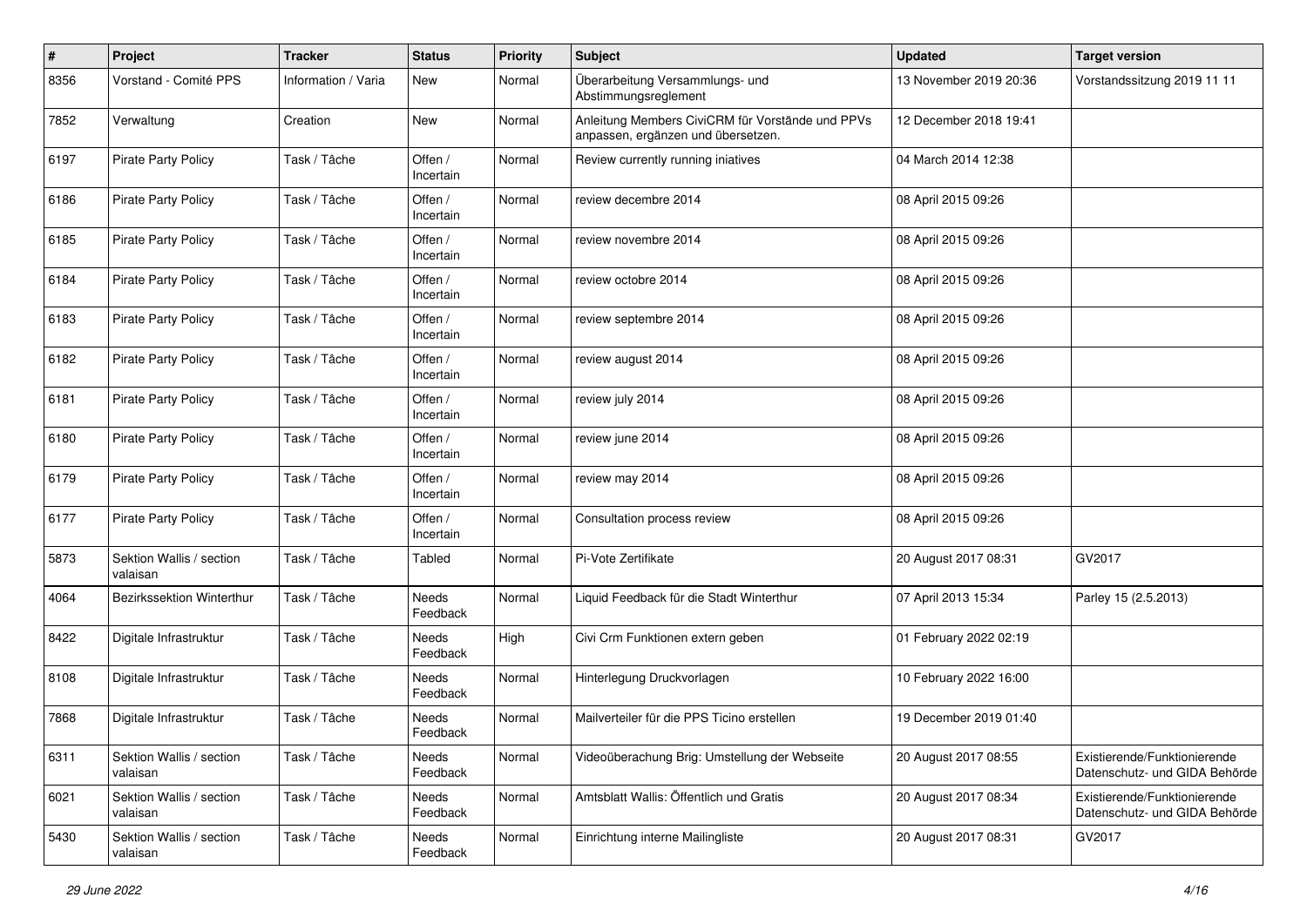| $\vert$ # | Project                              | <b>Tracker</b> | <b>Status</b>            | <b>Priority</b> | <b>Subject</b>                                                                                                                                                                                                                                   | <b>Updated</b>          | <b>Target version</b>                                         |
|-----------|--------------------------------------|----------------|--------------------------|-----------------|--------------------------------------------------------------------------------------------------------------------------------------------------------------------------------------------------------------------------------------------------|-------------------------|---------------------------------------------------------------|
| 5400      | Sektion Wallis / section<br>valaisan | Task / Tâche   | Needs<br>Feedback        | Normal          | Dienststelle für Datenschutz und Öffentlichkeitsprinzip                                                                                                                                                                                          | 20 April 2017 17:36     |                                                               |
| 4067      | Sektion Wallis / section<br>valaisan | Task / Tâche   | <b>Needs</b><br>Feedback | Normal          | Wildtierkameras im Wallis                                                                                                                                                                                                                        | 20 August 2017 08:33    | Existierende/Funktionierende<br>Datenschutz- und GIDA Behörde |
| 8518      | AG Vernehmlassungen                  | Task / Tâche   | Done                     | Normal          | Vernehmlassung 2021/96 Teilrevisionen vier<br>Ausführungserlasse des BÜPF (VÜPF, GebV-ÜPF,<br>VD-ÜPF, VVS-ÜPF)                                                                                                                                   | 21 May 2022 15:03       |                                                               |
| 2800      | Bezirkssektion Winterthur            | Task / Tâche   | Done                     | Low             | Vorstoss: Verantwortung im Polizeiberuf                                                                                                                                                                                                          | 04 May 2013 22:59       | Parley 3                                                      |
| 6787      | <b>Pirate Party Policy</b>           | Task / Tâche   | Done                     | Normal          | Révision totale de la loi fédérale sur l'analyse génétique<br>humaine (LAGH) - Totalrevision des Bundesgesetzes<br>über genetische Untersuchungen beim Menschen<br>(GUMG)                                                                        | 27 May 2015 06:55       |                                                               |
| 6727      | <b>Pirate Party Policy</b>           | Task / Tâche   | Done                     | Normal          | Rédaction de la réponse de la consultation                                                                                                                                                                                                       | 08 April 2015 09:17     |                                                               |
| 6726      | <b>Pirate Party Policy</b>           | Task / Tâche   | Done                     | Normal          | Consultation FINMA - LBA / GvW                                                                                                                                                                                                                   | 08 April 2015 09:18     |                                                               |
| 6390      | <b>Pirate Party Policy</b>           | Task / Tâche   | Done                     | Normal          | Vernehmlassung: Geldspielgesetz / Consultation : Loi<br>sur les jeux d'argent                                                                                                                                                                    | 08 April 2015 09:18     |                                                               |
| 6222      | <b>Pirate Party Policy</b>           | Task / Tâche   | Done                     | Normal          | Développement argumentaires votations populaire 18<br>mai - Entwicklung Argumentationshilfe Themen<br>Volksabstimmung 18. Mai                                                                                                                    | 27 November 2019 21:23  |                                                               |
| 6206      | <b>Pirate Party Policy</b>           | Task / Tâche   | Done                     | Normal          | Consultation "Modification loi fédérale sur les systèmes<br>d'information de la Confédération dans le domaine du<br>sport (LSIS)" - Vernehmlassung "Änderung<br>Bundesgesetz über die Informationssysteme des<br>Bundes im Bereich Sport (IBSG)" | 08 April 2015 09:26     |                                                               |
| 5637      | <b>Pirate Party Policy</b>           | Task / Tâche   | Done                     | Normal          | Korrektur der Uebersetzung der Identite                                                                                                                                                                                                          | 22 March 2014 17:28     |                                                               |
| 4941      | <b>Pirate Party Policy</b>           | Task / Tâche   | Done                     | Normal          | prostitution                                                                                                                                                                                                                                     | 30 September 2013 19:23 |                                                               |
| 6748      | Press and Public Relations           | Task / Tâche   | Done                     | Urgent          | PR - Bund niederlässt wieder IT Security!                                                                                                                                                                                                        | 02 April 2015 12:03     |                                                               |
| 6677      | Section Genève                       | Task / Tâche   | Done                     | Normal          | Préparation prochaine AG                                                                                                                                                                                                                         | 19 October 2015 17:06   | Prochain Comité                                               |
| 6676      | Section Genève                       | Task / Tâche   | Done                     | Normal          | Préparation éléction national                                                                                                                                                                                                                    | 27 June 2016 09:53      | Prochain Comité                                               |
| 8120      | Section Vaud                         | Task / Tâche   | Done                     | Normal          | Préparation de notre voyage à Olten le 23 juin 2019                                                                                                                                                                                              | 03 August 2019 20:59    | Réunion comité 2019-06-13                                     |
| 8033      | <b>Section Vaud</b>                  | Task / Tâche   | Done                     | Normal          | Faire liste du matériel de campagne                                                                                                                                                                                                              | 03 August 2019 20:59    | Réunion comité 2019-02-21                                     |
| 7976      | <b>Section Vaud</b>                  | Task / Tâche   | Done                     | Normal          | Sondage Politiciennes.ch                                                                                                                                                                                                                         | 01 November 2018 20:43  | Séance de comité 18-44                                        |
| 7527      | <b>Section Vaud</b>                  | Task / Tâche   | Done                     | High            | Prise de possition sur le référendum vaudois sur la<br>mendicité                                                                                                                                                                                 | 03 August 2019 12:57    | Réunion de Comité - 3.11.2016                                 |
| 7470      | Section Vaud                         | Task / Tâche   | Done                     | Normal          | Creation des stands                                                                                                                                                                                                                              | 13 June 2019 15:55      |                                                               |
| 7468      | <b>Section Vaud</b>                  | Task / Tâche   | Done                     | Normal          | Elections communales 2016 et EF 2015 - finances<br>factures ouvertes - point de sitation                                                                                                                                                         | 19 April 2019 15:10     | Réunion de Comité - 25.08.2016                                |
| 7467      | <b>Section Vaud</b>                  | Task / Tâche   | Done                     | Normal          | Formation média                                                                                                                                                                                                                                  | 13 June 2019 15:54      | Réunion de Comité - 25.08.2016                                |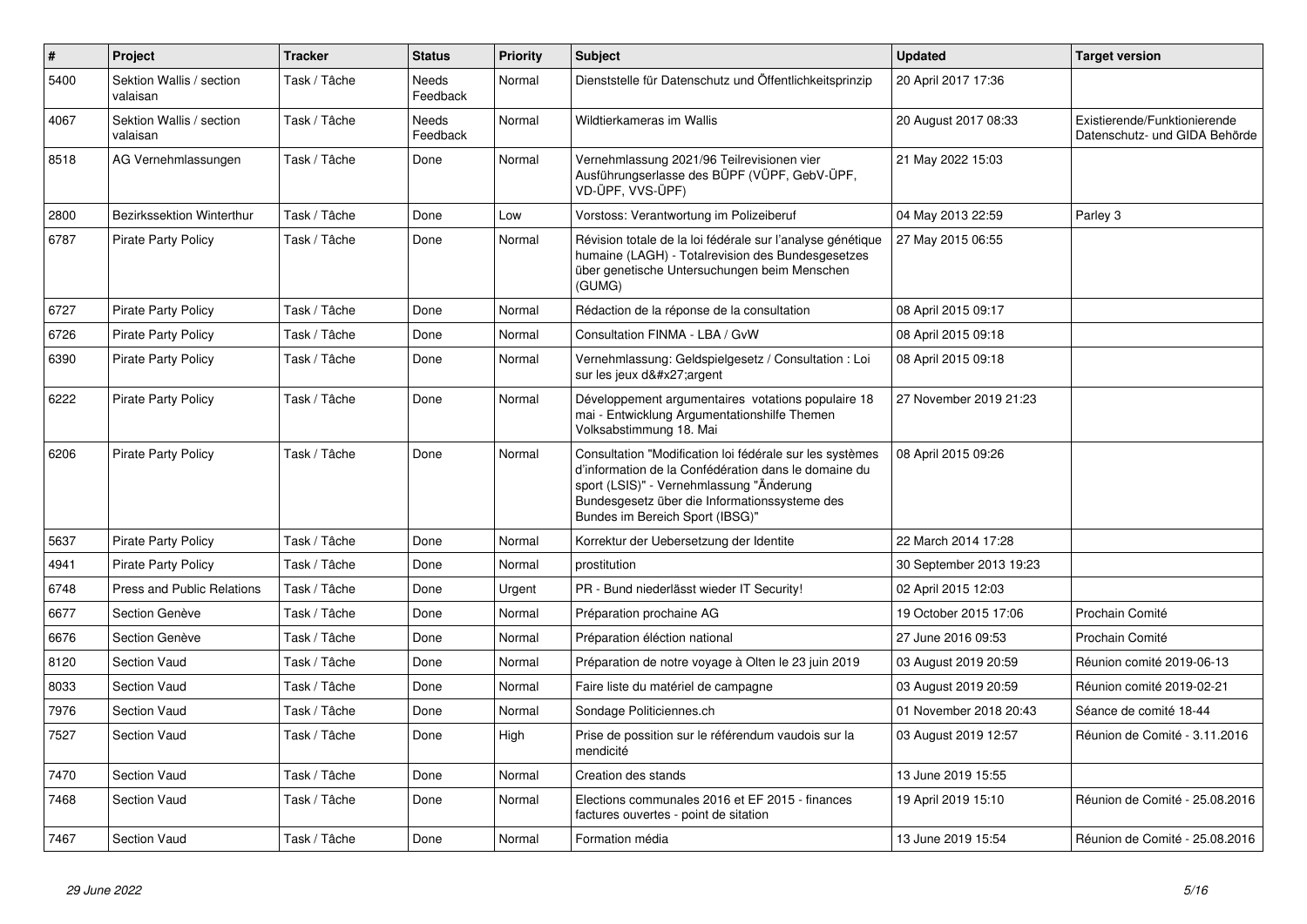| $\pmb{\#}$ | Project                                   | <b>Tracker</b> | <b>Status</b> | <b>Priority</b> | <b>Subject</b>                                                                                                  | <b>Updated</b>          | <b>Target version</b>                |
|------------|-------------------------------------------|----------------|---------------|-----------------|-----------------------------------------------------------------------------------------------------------------|-------------------------|--------------------------------------|
| 7466       | <b>Section Vaud</b>                       | Task / Tâche   | Done          | Normal          | Préparation Elections cantonales - désignation de<br>candidats - alliance - etc                                 | 13 June 2019 15:54      | Réunion de Comité - 25.08.2016       |
| 7463       | Section Vaud                              | Task / Tâche   | Done          | Normal          | Conférence-débats 2e partie 2016                                                                                | 19 April 2019 15:11     | Réunion de Comité - 6.10.2016        |
| 7462       | <b>Section Vaud</b>                       | Task / Tâche   | Done          | Normal          | Camnpagne Référendum LRens                                                                                      | 16 May 2019 16:35       | Réunion de Comité - 25.08.2016       |
| 7341       | Section Vaud                              | Task / Tâche   | Done          | Urgent          | Publipostage de formulaire Iscpt                                                                                | 19 April 2019 15:12     | Réunion de comité - 9 juin 2016      |
| 7270       | <b>Section Vaud</b>                       | Task / Tâche   | Done          | Normal          | Rédaction et diffusion de la newsletter du PPVD pour le<br>mois d'avril                                         | 20 April 2016 09:19     | Réunion de comité - 28 avril<br>2016 |
| 7269       | <b>Section Vaud</b>                       | Task / Tâche   | Done          | Normal          | Travaux sur la vision pirate du développement<br>communal                                                       | 07 May 2018 13:02       | Réunion de comité - 28 avril<br>2016 |
| 7264       | <b>Section Vaud</b>                       | Task / Tâche   | Done          | Normal          | Tri des propositions par collectivité impactée                                                                  | 15 April 2016 15:30     | Réunion de comité - 14 avril<br>2016 |
| 7262       | <b>Section Vaud</b>                       | Task / Tâche   | Done          | Normal          | Révision du programme du PPVD                                                                                   | 07 May 2018 13:02       | Réunion de comité - 14 avril<br>2016 |
| 7236       | <b>Section Vaud</b>                       | Task / Tâche   | Done          | Normal          | Organisation de la campagne référendaire LSCPT                                                                  | 07 May 2018 12:58       | Réunion de comité - 31 mars<br>2016  |
| 7195       | <b>Section Vaud</b>                       | Task / Tâche   | Done          | Normal          | Révision de statuts du PPVD                                                                                     | 03 August 2019 09:48    | Réunion de comité - 28 avril<br>2016 |
| 7179       | <b>Section Vaud</b>                       | Task / Tâche   | Done          | Urgent          | URGENT débat pour la RIE3                                                                                       | 10 March 2016 00:16     |                                      |
| 7140       | <b>Section Vaud</b>                       | Task / Tâche   | Done          | Normal          | Approbation et signature du PV de l'AG par les<br>membres du comité ainsi que les statuts du PPVD               | 08 September 2019 06:41 | Réunion de comité - 31 mars<br>2016  |
| 4729       | Sektion St. Gallen und beide<br>Appenzell | Task / Tâche   | Done          | Normal          | SSH key für LQFB server                                                                                         | 10 June 2014 19:50      |                                      |
| 3251       | Sektion St. Gallen und beide<br>Appenzell | Task / Tâche   | Done          | Low             | <b>Statistik Skript</b>                                                                                         | 10 June 2014 20:06      |                                      |
| 3033       | Sektion St. Gallen und beide<br>Appenzell | Task / Tâche   | Done          | Normal          | Liquid Feedback                                                                                                 | 10 June 2014 20:10      |                                      |
| 7089       | Sektion Wallis / section<br>valaisan      | Task / Tâche   | Done          | Normal          | Anfragen an Standesämtern                                                                                       | 02 March 2016 09:56     |                                      |
| 5275       | Sektion Wallis / section<br>valaisan      | Task / Tâche   | Done          | Normal          | Stellungnahme zum Schulgesetz                                                                                   | 20 August 2017 08:57    |                                      |
| 4893       | Sektion Wallis / section<br>valaisan      | Task / Tâche   | Done          | Normal          | Pflichtenheft Vorstand (2)                                                                                      | 13 December 2014 10:14  |                                      |
| 5291       | Stadtsektion Zürich                       | Task / Tâche   | Done          | Normal          | Festlegen von Terminen für die PV                                                                               | 03 October 2013 20:15   | Stammtisch 27.05.2013                |
| 8467       | Vorstand - Comité PPS                     | Task / Tâche   | Done          | Urgent          | Vernehmlassung zum Bundesgesetz über den Einsatz<br>elektronischer Mittel zur Erfüllung von<br>Behördenaufgaben | 25 March 2021 22:38     |                                      |
| 8351       | Vorstand - Comité PPS                     | Task / Tâche   | Done          | Normal          | Newsletter                                                                                                      | 25 May 2020 19:24       | Vorstandssitzung 2019 11 25          |
| 7987       | Vorstand - Comité PPS                     | Task / Tâche   | Done          | Normal          | Kommunikationskonzept                                                                                           | 03 February 2020 19:12  | Vorstandssitzung 2019 05 27          |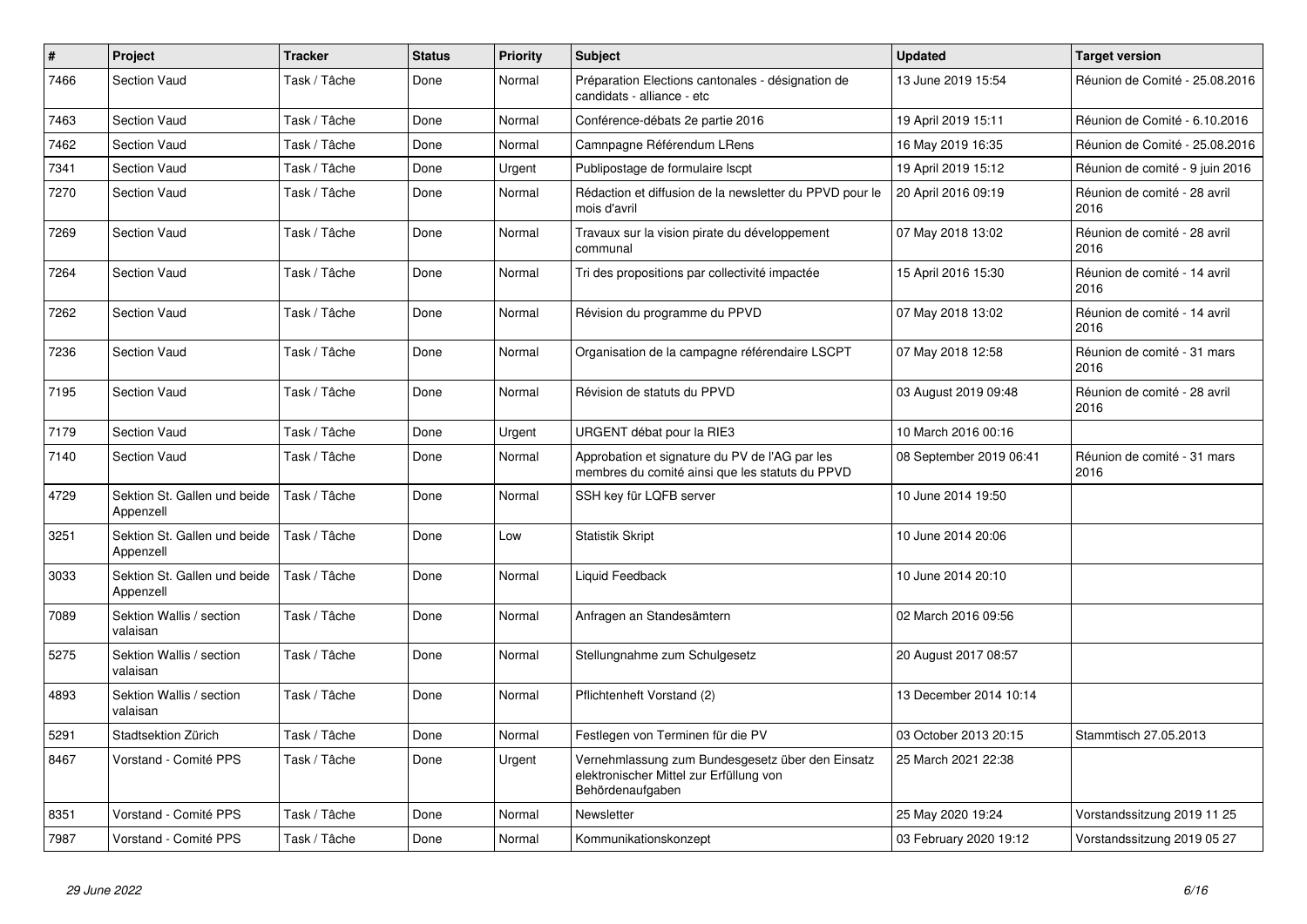| #    | Project                          | <b>Tracker</b> | <b>Status</b> | <b>Priority</b> | <b>Subject</b>                                                                                                                   | <b>Updated</b>         | <b>Target version</b> |
|------|----------------------------------|----------------|---------------|-----------------|----------------------------------------------------------------------------------------------------------------------------------|------------------------|-----------------------|
| 8540 | AG Vernehmlassungen              | Task / Tâche   | Needs Work    | Normal          | Vernehmlassung 2022/2 Bundesgesetz über die<br>Mobilitätsdateninfrastruktur                                                      | 10 February 2022 06:34 |                       |
| 8521 | AG Vernehmlassungen              | Task / Tâche   | Needs Work    | Normal          | Vernehmlassung 2021/70 Meldepflicht von<br>Betreiberinnen kritischer Infrastrukturen für<br>Cyberangriffe                        | 13 April 2022 00:53    |                       |
| 8517 | AG Vernehmlassungen              | Task / Tâche   | Needs Work    | Normal          | Vernehmlassung 2021/99 Verordnung über die<br>Transparenz bei der Politikfinanzierung (VPofin)                                   | 26 March 2022 13:36    |                       |
| 8516 | AG Vernehmlassungen              | Task / Tâche   | Needs Work    | Normal          | Vernehmlassung 2021/81 Verordnung über die<br>Herstellung der Interoperabilität zwischen<br>Schengen-Dublin-Informationssystemen | 18 January 2022 20:38  |                       |
| 5517 | Bezirkssektion Winterthur        | Task / Tâche   | Needs Work    | Normal          | O-Ton                                                                                                                            | 13 July 2013 17:39     |                       |
| 5389 | Bezirkssektion Winterthur        | Task / Tâche   | Needs Work    | High            | Falsche Anreize in Sozialhilfe                                                                                                   | 17 June 2013 16:43     | Parley 18             |
| 5247 | Bezirkssektion Winterthur        | Task / Tâche   | Needs Work    | High            | Schriftliche Anfrage zum Budget                                                                                                  | 22 May 2013 16:47      | Parley 16 (6.6.2013)  |
| 5015 | Bezirkssektion Winterthur        | Task / Tâche   | Needs Work    | High            | Visualisierung Budget und Rechnung                                                                                               | 10 April 2013 16:10    | Parley 15 (2.5.2013)  |
| 5014 | Bezirkssektion Winterthur        | Task / Tâche   | Needs Work    | Low             | Problematik "gebundene Ausgaben"                                                                                                 | 02 May 2013 22:31      | Parley 15 (2.5.2013)  |
| 4746 | Bezirkssektion Winterthur        | Task / Tâche   | Needs Work    | Normal          | Förderung des Innovativen Motorisierten<br>Individualverkehrs (IMIV)                                                             | 21 April 2013 00:00    | Parley 13             |
| 4507 | <b>Bezirkssektion Winterthur</b> | Task / Tâche   | Needs Work    | Normal          | OpenData: Wem gehört das Datenmaterial                                                                                           | 02 May 2013 22:34      |                       |
| 4370 | <b>Bezirkssektion Winterthur</b> | Task / Tâche   | Needs Work    | Normal          | SalZH kriegt Subventionen                                                                                                        | 07 April 2013 15:42    | Parley 15 (2.5.2013)  |
| 4362 | Bezirkssektion Winterthur        | Task / Tâche   | Needs Work    | Normal          | Willkür im Baubewilligungsverfahren                                                                                              | 07 April 2013 15:42    | Parley 15 (2.5.2013)  |
| 4200 | Bezirkssektion Winterthur        | Task / Tâche   | Needs Work    | Normal          | Vorstoss Transparenz in der WoV                                                                                                  | 07 April 2013 15:41    | Parley 15 (2.5.2013)  |
| 4058 | Bezirkssektion Winterthur        | Task / Tâche   | Needs Work    | Normal          | Prüfung der Zuwendungen an Dritte<br>(Sozialdepartement)                                                                         | 21 April 2013 00:00    | Parley 11             |
| 4057 | Bezirkssektion Winterthur        | Task / Tâche   | Needs Work    | Normal          | Informatikprojekte prüfen                                                                                                        | 21 April 2013 00:00    | Parley 11             |
| 3948 | Bezirkssektion Winterthur        | Task / Tâche   | Needs Work    | Normal          | AG Schule und Bildung                                                                                                            | 31 July 2013 21:00     | Parley 11             |
| 3947 | Bezirkssektion Winterthur        | Task / Tâche   | Needs Work    | Normal          | Win.ch Mail                                                                                                                      | 21 April 2013 00:00    | Parley 11             |
| 3911 | Bezirkssektion Winterthur        | Task / Tâche   | Needs Work    | Normal          | Elektronisches Büro in der Stadtverwaltung                                                                                       | 21 April 2013 00:00    | Parley 11             |
| 3876 | Bezirkssektion Winterthur        | Task / Tâche   | Needs Work    | Normal          | Winterthurer Transparenzgesetz                                                                                                   | 21 April 2013 00:00    | Parley 11             |
| 3865 | Bezirkssektion Winterthur        | Task / Tâche   | Needs Work    | Low             | Rote Parkplätze in der Altstadt                                                                                                  | 02 May 2013 22:36      | Parley 11             |
| 3864 | Bezirkssektion Winterthur        | Task / Tâche   | Needs Work    | Normal          | E-Book Bibliothek DRM                                                                                                            | 06 March 2013 18:18    | Parley 13             |
| 3732 | Bezirkssektion Winterthur        | Task / Tâche   | Needs Work    | Low             | Neues Hallenbad                                                                                                                  | 02 May 2013 22:37      | Parley 15 (2.5.2013)  |
| 3716 | Bezirkssektion Winterthur        | Task / Tâche   | Needs Work    | Low             | Frauenparkplätze                                                                                                                 | 21 April 2013 00:00    | Parley 11             |
| 3708 | Bezirkssektion Winterthur        | Task / Tâche   | Needs Work    | High            | OpenSource Nachtrag und Vorbereitung                                                                                             | 19 April 2013 00:00    | Parley 13             |
| 3707 | Bezirkssektion Winterthur        | Task / Tâche   | Needs Work    | Normal          | Beschneidungspraxis in Winterthur                                                                                                | 21 April 2013 00:00    | Parley 11             |
| 3706 | Bezirkssektion Winterthur        | Task / Tâche   | Needs Work    | Normal          | Notschlafstellen bei der Heilsarmee                                                                                              | 21 April 2013 00:00    | Parley 11             |
| 3568 | Bezirkssektion Winterthur        | Task / Tâche   | Needs Work    | Normal          | Messung der Schulqualität                                                                                                        | 07 April 2013 15:45    |                       |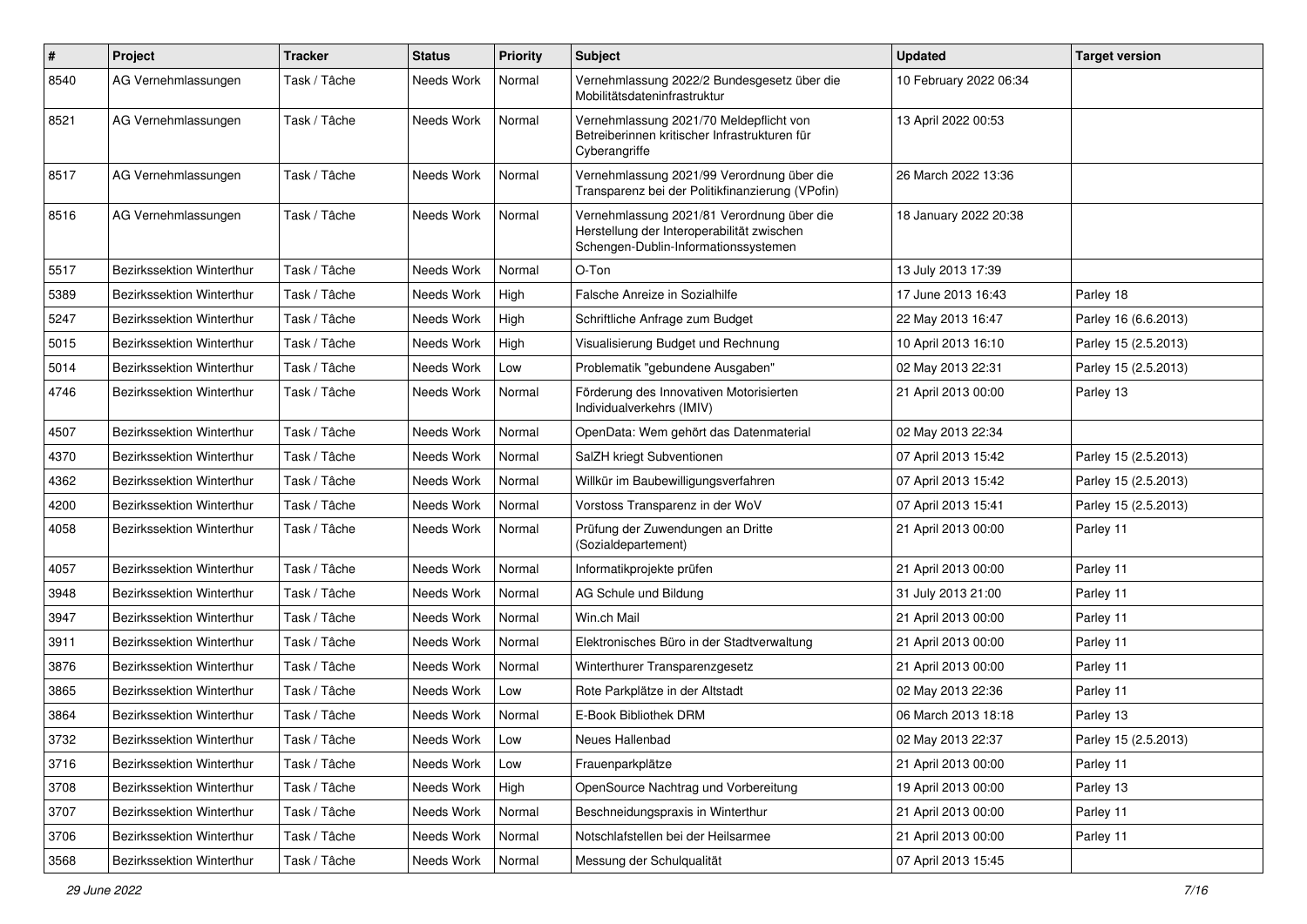| $\pmb{\#}$ | Project                                   | <b>Tracker</b> | <b>Status</b> | <b>Priority</b> | <b>Subject</b>                                                                                                                      | <b>Updated</b>          | <b>Target version</b>     |
|------------|-------------------------------------------|----------------|---------------|-----------------|-------------------------------------------------------------------------------------------------------------------------------------|-------------------------|---------------------------|
| 3567       | Bezirkssektion Winterthur                 | Task / Tâche   | Needs Work    | Normal          | Open Data                                                                                                                           | 26 February 2013 08:12  | Parley 11                 |
| 2891       | Bezirkssektion Winterthur                 | Task / Tâche   | Needs Work    | Low             | Schuldenabbau                                                                                                                       | 20 April 2013 00:00     |                           |
| 8473       | Digitale Infrastruktur                    | Task / Tâche   | Needs Work    | Normal          | <b>Refurbish CiviCRM</b>                                                                                                            | 18 January 2022 20:52   |                           |
| 8378       | Digitale Infrastruktur                    | Task / Tâche   | Needs Work    | Normal          | Erstelllung subdomain für neue Sektion<br>Thurgau/Schauffhausen + SG/AR/Ai                                                          | 19 December 2019 00:53  |                           |
| 4388       | Finanzen                                  | Task / Tâche   | Needs Work    | Urgent          | Kontenplan                                                                                                                          | 04 April 2013 07:13     |                           |
| 4386       | Finanzen                                  | Task / Tâche   | Needs Work    | High            | Spenderlisten erstellen                                                                                                             | 01 May 2017 14:45       |                           |
| 4138       | Gruppo Ticino                             | Task / Tâche   | Needs Work    | High            | Mailing List problema messaggio conferma<br>sottoscrizione                                                                          | 20 April 2013 00:00     |                           |
| 4137       | Gruppo Ticino                             | Task / Tâche   | Needs Work    | Normal          | Programma Partito Pirata Ticino                                                                                                     | 21 April 2013 00:00     |                           |
| 4122       | Gruppo Ticino                             | Task / Tâche   | Needs Work    | High            | Accesso, impostazioni ed iscrizione membri a mailing list<br>sezione ticino                                                         | 20 April 2013 00:00     |                           |
| 4071       | Gruppo Ticino                             | Task / Tâche   | Needs Work    | Normal          | Traduzione webpage                                                                                                                  | 19 April 2013 00:00     |                           |
| 5058       | <b>Pirate Party Policy</b>                | Task / Tâche   | Needs Work    | Normal          | Positionspapier: Patente                                                                                                            | 15 April 2013 14:10     |                           |
| 2531       | <b>Pirate Party Policy</b>                | Task / Tâche   | Needs Work    | Normal          | Gleichstellung                                                                                                                      | 20 February 2013 16:39  |                           |
| 8502       | Piratenversammlung /<br>Assemblée Pirate  | Task / Tâche   | Needs Work    | Normal          | Bereinigung Differenzen Statuten und<br>Versammlungsreglement                                                                       | 16 February 2022 23:13  |                           |
| 6784       | <b>Press and Public Relations</b>         | Task / Tâche   | Needs Work    | High            | CP - Déclaration D. Burkhalter DFAE «Promoting trust<br>and globally shared rules to ensure an open, free and<br>secure cyberspace» | 17 April 2015 18:12     |                           |
| 6688       | Section Genève                            | Task / Tâche   | Needs Work    | Normal          | Comptabilité - Recherche Fiduciaire                                                                                                 | 25 March 2015 17:00     | Prochain Comité           |
| 6645       | Section Genève                            | Task / Tâche   | Needs Work    | Normal          | Dossier médical en ligne                                                                                                            | 25 March 2015 17:03     | Prochain Comité           |
| 8204       | <b>Section Vaud</b>                       | Task / Tâche   | Needs Work    | High            | Le questionnaire de l'ALLIANCE-ENVIRONNEMENT                                                                                        | 20 August 2019 14:53    | Réunion comité 2019-07-25 |
| 8203       | <b>Section Vaud</b>                       | Task / Tâche   | Needs Work    | High            | Le questionnaire de la société vaudoise de médecine                                                                                 | 20 August 2019 14:52    | Réunion comité 2019-07-25 |
| 7977       | Section Vaud                              | Task / Tâche   | Needs Work    | Normal          | Téléchargement légal: cadre particulier et exeptions                                                                                | 01 November 2018 20:44  | Séance de comité 18-44    |
| 8430       | Sektion beider Basel                      | Task / Tâche   | Needs Work    | Normal          | Lagerort und Materialbestand der PPBB                                                                                               | 02 October 2020 00:08   |                           |
| 7002       | Sektion beider Basel                      | Task / Tâche   | Needs Work    | Normal          | Für ein lebendiges Basel                                                                                                            | 02 October 2020 00:23   |                           |
| 5043       | Sektion beider Basel                      | Task / Tâche   | Needs Work    | Normal          | Aufgaben Stadtentwicklungspositionspapier                                                                                           | 12 February 2015 19:22  |                           |
| 5041       | Sektion beider Basel                      | Task / Tâche   | Needs Work    | Low             | Parlaments-Daten automatisch abgreifen lassen                                                                                       | 23 April 2015 18:59     |                           |
| 8312       | Sektion Bern                              | Task / Tâche   | Needs Work    | Normal          | Rückzahlung des Darlehens an die PPS                                                                                                | 09 September 2019 21:26 |                           |
| 8310       | Sektion Bern                              | Task / Tâche   | Needs Work    | Normal          | Wahlkampfbudget / Bezahlung Wahlkampfleiter PPS<br>und Budget                                                                       | 09 September 2019 21:06 |                           |
| 4040       | Sektion St. Gallen und beide<br>Appenzell | Task / Tâche   | Needs Work    | Normal          | Tischwimpel für Stammtisch                                                                                                          | 10 June 2014 20:00      |                           |
| 5870       | Sektion Wallis / section<br>valaisan      | Task / Tâche   | Needs Work    | Normal          | Opendata.admin.ch                                                                                                                   | 20 August 2017 08:31    | GV2017                    |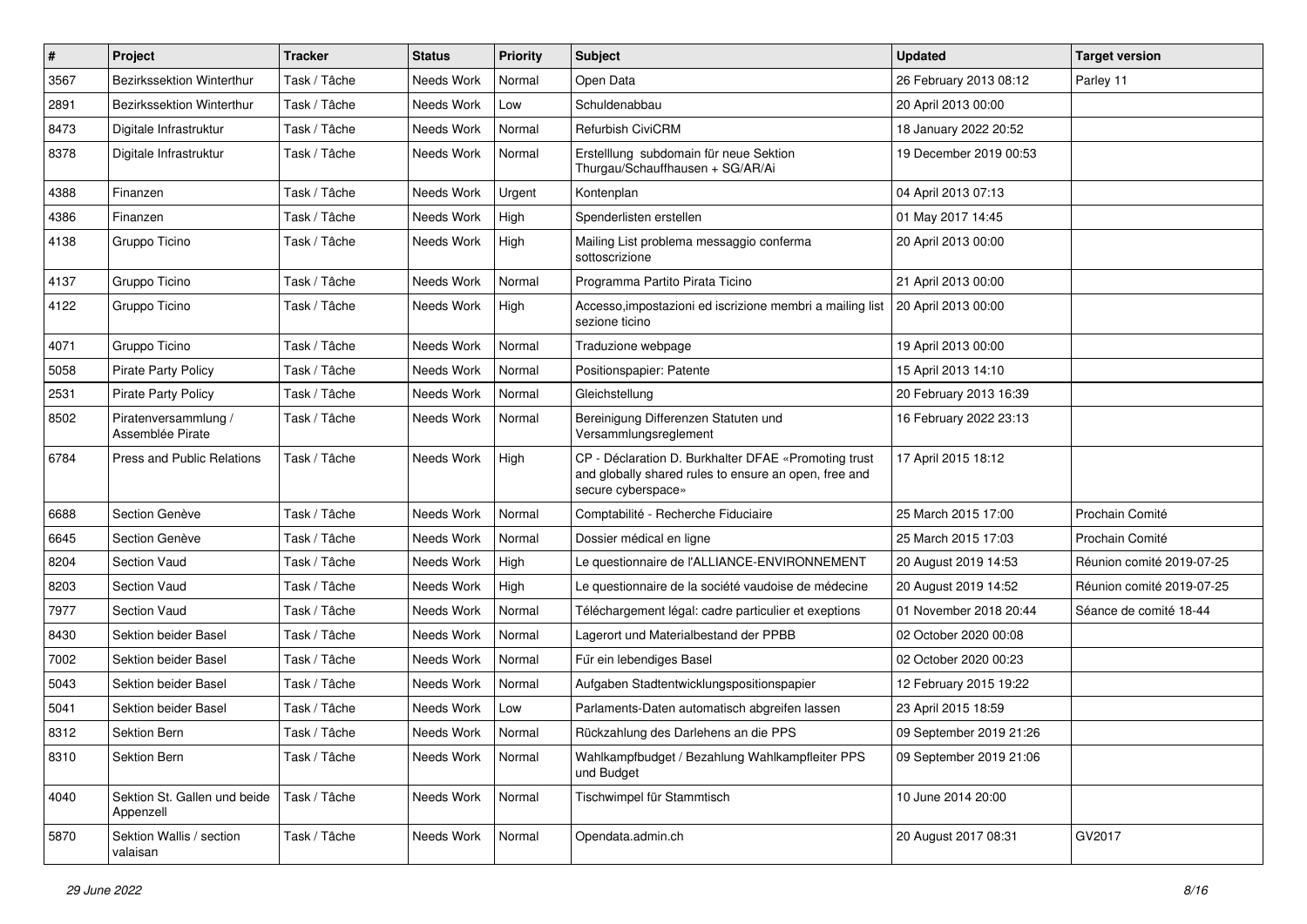| $\pmb{\#}$ | Project                              | <b>Tracker</b> | <b>Status</b> | <b>Priority</b> | <b>Subject</b>                                                                                                                                                                              | <b>Updated</b>          | <b>Target version</b> |
|------------|--------------------------------------|----------------|---------------|-----------------|---------------------------------------------------------------------------------------------------------------------------------------------------------------------------------------------|-------------------------|-----------------------|
| 5444       | Sektion Wallis / section<br>valaisan | Task / Tâche   | Needs Work    | Low             | Welcome/Austrittsmail automatisieren                                                                                                                                                        | 20 August 2017 08:56    | GV2017                |
| 4639       | Sektion Wallis / section<br>valaisan | Task / Tâche   | Needs Work    | Normal          | pi-Vote Sektionsabstimmungen                                                                                                                                                                | 07 July 2014 20:30      |                       |
| 4615       | Sektion Wallis / section<br>valaisan | Task / Tâche   | Needs Work    | Normal          | Stv. Schatzmeister                                                                                                                                                                          | 03 September 2014 19:58 |                       |
| 8058       | Sektion Zürich                       | Task / Tâche   | Needs Work    | Normal          | Neue Statuten auf Website publizieren                                                                                                                                                       | 02 April 2019 14:38     |                       |
| 6597       | Sektion Zürich                       | Task / Tâche   | Needs Work    | Normal          | Wegen Gratis-Plakatstellen anfragen                                                                                                                                                         | 04 May 2019 19:49       |                       |
| 8444       | Vorstand - Comité PPS                | Task / Tâche   | Needs Work    | High            | Fehlende Mitgliederbeiträge für die Sektion PPBB                                                                                                                                            | 29 October 2020 16:58   |                       |
| 8024       | Vorstand - Comité PPS                | Task / Tâche   | Needs Work    | Low             | Verantwortliche & Zugriffsrechte                                                                                                                                                            | 01 October 2020 23:07   |                       |
| 8556       | AG Vernehmlassungen                  | Task / Tâche   | New           | Normal          | Vernehmlassung 2021/80 Bundesgesetz über die<br>Bearbeitung von Flugpassagierdaten zur Bekämpfung<br>von terroristischen und anderen schweren Straftaten<br>(Flugpassagierdatengesetz, FPG) | 04 April 2022 17:30     |                       |
| 8555       | AG Vernehmlassungen                  | Task / Tâche   | <b>New</b>    | Normal          | Vernehmlassung 2022/19 Bundesgesetz über die<br>elektronische Identität und die Vertrauensinfrastruktur<br>(E-ID-Gesetz, BGEID)                                                             | 04 April 2022 17:29     |                       |
| 8554       | AG Vernehmlassungen                  | Task / Tâche   | New           | High            | Vernehmlassung Teilrevision der GwV-FINMA                                                                                                                                                   | 04 April 2022 19:11     |                       |
| 8542       | AG Vernehmlassungen                  | Task / Tâche   | New           | Normal          | Vernehmlassung 2022/6 Bundesbeschluss zur<br>nationalen Umsetzung des OECD/G-20 Projekts zur<br>Besteuerung der digitalen Wirtschaft (SR 101)                                               | 13 April 2022 06:34     |                       |
| 8519       | AG Vernehmlassungen                  | Task / Tâche   | <b>New</b>    | Normal          | Vernehmlassung 2021/80 Bundesgesetz über die<br>Bearbeitung von Flugpassagierdaten zur Bekämpfung<br>von terroristischen und anderen schweren Straftaten<br>(Flugpassagierdatengesetz, FPG) | 10 February 2022 06:24  |                       |
| 5999       | Bezirkssektion Winterthur            | Task / Tâche   | New           | Normal          | Datenschutz von Steuer- und Einwohnerdaten                                                                                                                                                  | 21 November 2013 20:52  |                       |
| 5787       | Bezirkssektion Winterthur            | Task / Tâche   | <b>New</b>    | Normal          | Sparen 14 durchsehen                                                                                                                                                                        | 04 September 2013 20:19 | Parley 19             |
| 5347       | Bezirkssektion Winterthur            | Task / Tâche   | <b>New</b>    | Normal          | Unverschuldet abgewählt                                                                                                                                                                     | 08 June 2013 15:45      | Parley 17 (13.6.2013) |
| 5346       | Bezirkssektion Winterthur            | Task / Tâche   | <b>New</b>    | Normal          | Holidi                                                                                                                                                                                      | 08 June 2013 15:47      | Parley 17 (13.6.2013) |
| 5227       | <b>Bezirkssektion Winterthur</b>     | Task / Tâche   | New           | Normal          | Gesamtkostenrechnung Neuhegi                                                                                                                                                                | 15 May 2013 20:53       | Parley 16 (6.6.2013)  |
| 5217       | Bezirkssektion Winterthur            | Task / Tâche   | New           | Normal          | Pressemitteilung Stimmparolen                                                                                                                                                               | 12 May 2013 19:39       |                       |
| 8238       | Digitale Infrastruktur               | Task / Tâche   | New           | Normal          | Verify and document backup solution                                                                                                                                                         | 15 December 2019 12:11  |                       |
| 8082       | Digitale Infrastruktur               | Task / Tâche   | New           | High            | Accès Discourse                                                                                                                                                                             | 19 December 2019 01:50  |                       |
| 8248       | Finanzen                             | Task / Tâche   | New           | Normal          | Budget 2020                                                                                                                                                                                 | 19 August 2019 18:25    |                       |
| 8001       | Finanzen                             | Task / Tâche   | New           | Normal          | Fehlende Finanzdaten / Jahre auf der Homepage mit<br>entsprechenden Forumalren ergänzen                                                                                                     | 01 December 2018 17:35  |                       |
| 8000       | Finanzen                             | Task / Tâche   | New           | Normal          | Mitgliederbeiträge der Sektionen                                                                                                                                                            | 01 December 2018 16:34  |                       |
| 7657       | Finanzen                             | Task / Tâche   | New           | Urgent          | <b>BTC Zahlungen</b>                                                                                                                                                                        | 12 April 2017 22:16     |                       |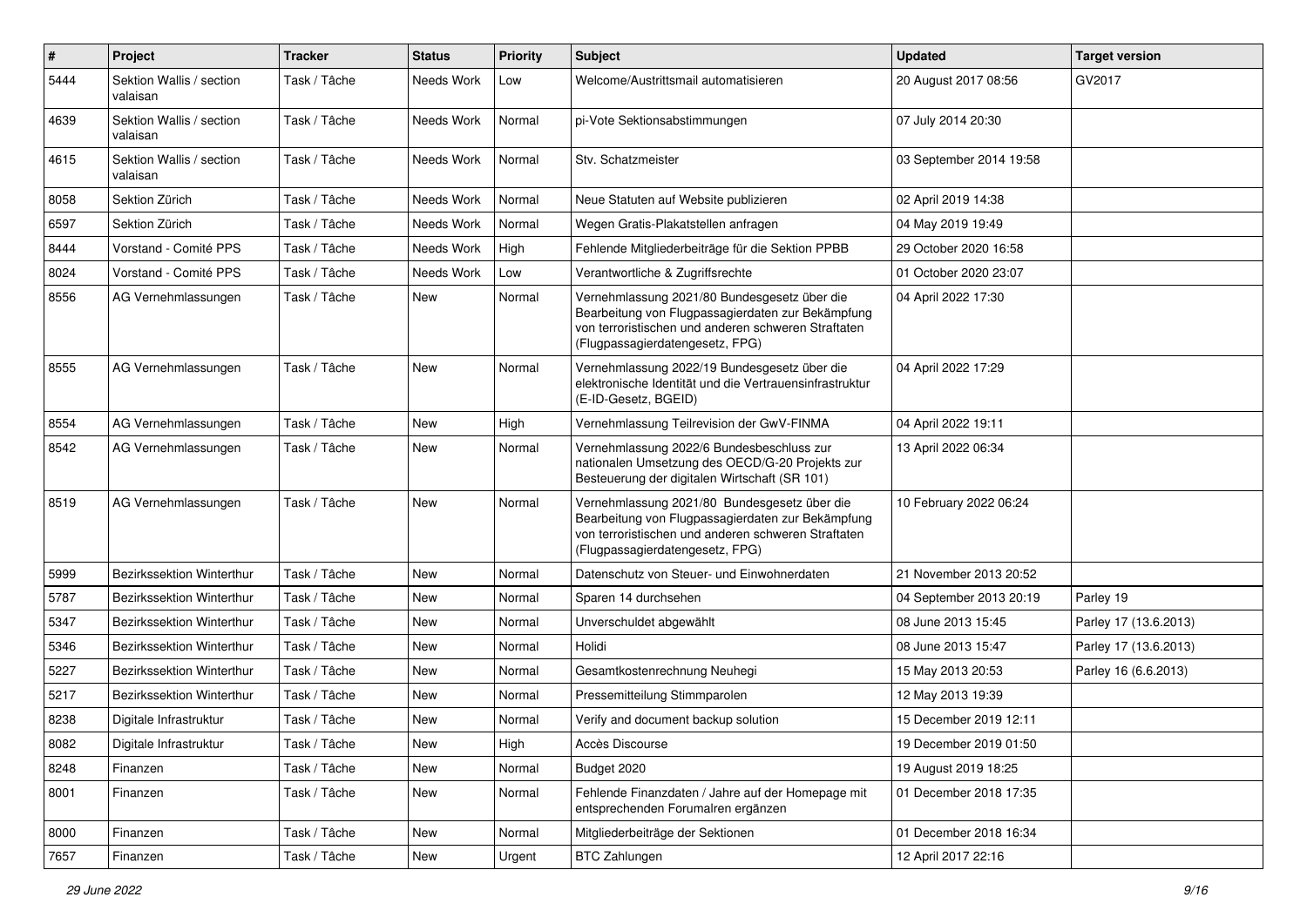| $\pmb{\#}$ | Project                    | <b>Tracker</b> | <b>Status</b> | <b>Priority</b> | <b>Subject</b>                                                                                                                                             | <b>Updated</b>         | <b>Target version</b> |
|------------|----------------------------|----------------|---------------|-----------------|------------------------------------------------------------------------------------------------------------------------------------------------------------|------------------------|-----------------------|
| 7986       | Grafik und Design          | Task / Tâche   | New           | Normal          | Datenv von Grafik/Design auf einer Instanz der PPS<br>hosten                                                                                               | 22 January 2019 12:54  |                       |
| 7975       | <b>Pirate Party Policy</b> | Task / Tâche   | New           | Normal          | Änderung des Betäubungsmittelgesetzes und<br>Verordnung über Pilotversuche nach dem<br>Betäubungsmittelgesetz (Pilotversuche mit Cannabis)                 | 04 March 2019 14:49    |                       |
| 6378       | <b>Pirate Party Policy</b> | Task / Tâche   | New           | Normal          | Vernehmlassung: Informationssicherheitsgesetz                                                                                                              | 22 April 2014 12:11    |                       |
| 6255       | <b>Pirate Party Policy</b> | Task / Tâche   | New           | Normal          | Positionspapier Rechtsstaat updaten                                                                                                                        | 21 November 2015 16:11 |                       |
| 6254       | <b>Pirate Party Policy</b> | Task / Tâche   | New           | Normal          | Positionspapier Suchtpolitik updaten                                                                                                                       | 21 November 2015 16:12 |                       |
| 6248       | Pirate Party Policy        | Task / Tâche   | New           | Normal          | Communication - press release - communication interne<br>-> via pages de sections, twitter & facebook                                                      | 05 March 2014 15:16    |                       |
| 6247       | <b>Pirate Party Policy</b> | Task / Tâche   | New           | Normal          | Rédaction du rapport et de la lettre d'accompagnement                                                                                                      | 05 March 2014 15:15    |                       |
| 6246       | <b>Pirate Party Policy</b> | Task / Tâche   | New           | Normal          | Development of the PPS report on the consultation                                                                                                          | 05 March 2014 15:13    |                       |
| 6243       | <b>Pirate Party Policy</b> | Task / Tâche   | New           | Normal          | Communication - press release - communication interne<br>-> via pages de sections, twitter & facebook                                                      | 05 March 2014 14:55    |                       |
| 6242       | Pirate Party Policy        | Task / Tâche   | <b>New</b>    | Normal          | Rédaction du rapport et de la lettre d'accompagnement                                                                                                      | 05 March 2014 14:57    |                       |
| 6241       | <b>Pirate Party Policy</b> | Task / Tâche   | New           | Normal          | Development of the PPS report on the consultation                                                                                                          | 05 March 2014 14:44    |                       |
| 6224       | Pirate Party Policy        | Task / Tâche   | New           | Normal          | Publication - Diffusion aux sections                                                                                                                       | 04 March 2014 15:19    |                       |
| 6223       | <b>Pirate Party Policy</b> | Task / Tâche   | <b>New</b>    | Normal          | traduction                                                                                                                                                 | 04 March 2014 15:19    |                       |
| 6219       | <b>Pirate Party Policy</b> | Task / Tâche   | New           | Normal          | Position quideline development planning                                                                                                                    | 04 March 2014 14:49    |                       |
| 6218       | <b>Pirate Party Policy</b> | Task / Tâche   | New           | Normal          | Position guideline development                                                                                                                             | 04 March 2014 14:49    |                       |
| 6217       | <b>Pirate Party Policy</b> | Task / Tâche   | New           | Normal          | XML Formatting for bootstrap integration                                                                                                                   | 04 March 2014 14:38    |                       |
| 6216       | Pirate Party Policy        | Task / Tâche   | New           | Normal          | Translation of all missing elements of the PPS program<br>draft                                                                                            | 04 March 2014 14:39    |                       |
| 6215       | <b>Pirate Party Policy</b> | Task / Tâche   | New           | Normal          | Development of the "Economy" section                                                                                                                       | 04 March 2014 14:36    |                       |
| 6214       | <b>Pirate Party Policy</b> | Task / Tâche   | New           | Normal          | Development of the "Patrimoine Commun" section of<br>PPS Program                                                                                           | 04 March 2014 14:33    |                       |
| 6213       | <b>Pirate Party Policy</b> | Task / Tâche   | New           | Normal          | Development of the "Environment" section                                                                                                                   | 04 March 2014 14:28    |                       |
| 6212       | <b>Pirate Party Policy</b> | Task / Tâche   | New           | Normal          | Development of the "Security" section                                                                                                                      | 04 March 2014 14:33    |                       |
| 6211       | <b>Pirate Party Policy</b> | Task / Tâche   | New           | Normal          | Development of the "Etat de droit" section                                                                                                                 | 04 March 2014 14:34    |                       |
| 6210       | Pirate Party Policy        | Task / Tâche   | New           | Normal          | Development of the Area verbiage                                                                                                                           | 04 March 2014 14:34    |                       |
| 6209       | <b>Pirate Party Policy</b> | Task / Tâche   | New           | Normal          | PPS Program development                                                                                                                                    | 04 March 2014 14:17    |                       |
| 6205       | <b>Pirate Party Policy</b> | Task / Tâche   | New           | Normal          | Development of the PPS report on the consultation                                                                                                          | 04 March 2014 13:32    |                       |
| 6201       | <b>Pirate Party Policy</b> | Task / Tâche   | New           | Normal          | Consultation - Modification du Code des obligations<br>(Droit des raisons de commerce) / Vernehmlassung -<br>Änderung des Obligationenrechts (Firmenrecht) | 04 March 2014 13:21    |                       |
| 5068       | <b>Pirate Party Policy</b> | Task / Tâche   | New           | Normal          | Fehlende Position zu Whistleblowing                                                                                                                        | 21 November 2015 16:13 |                       |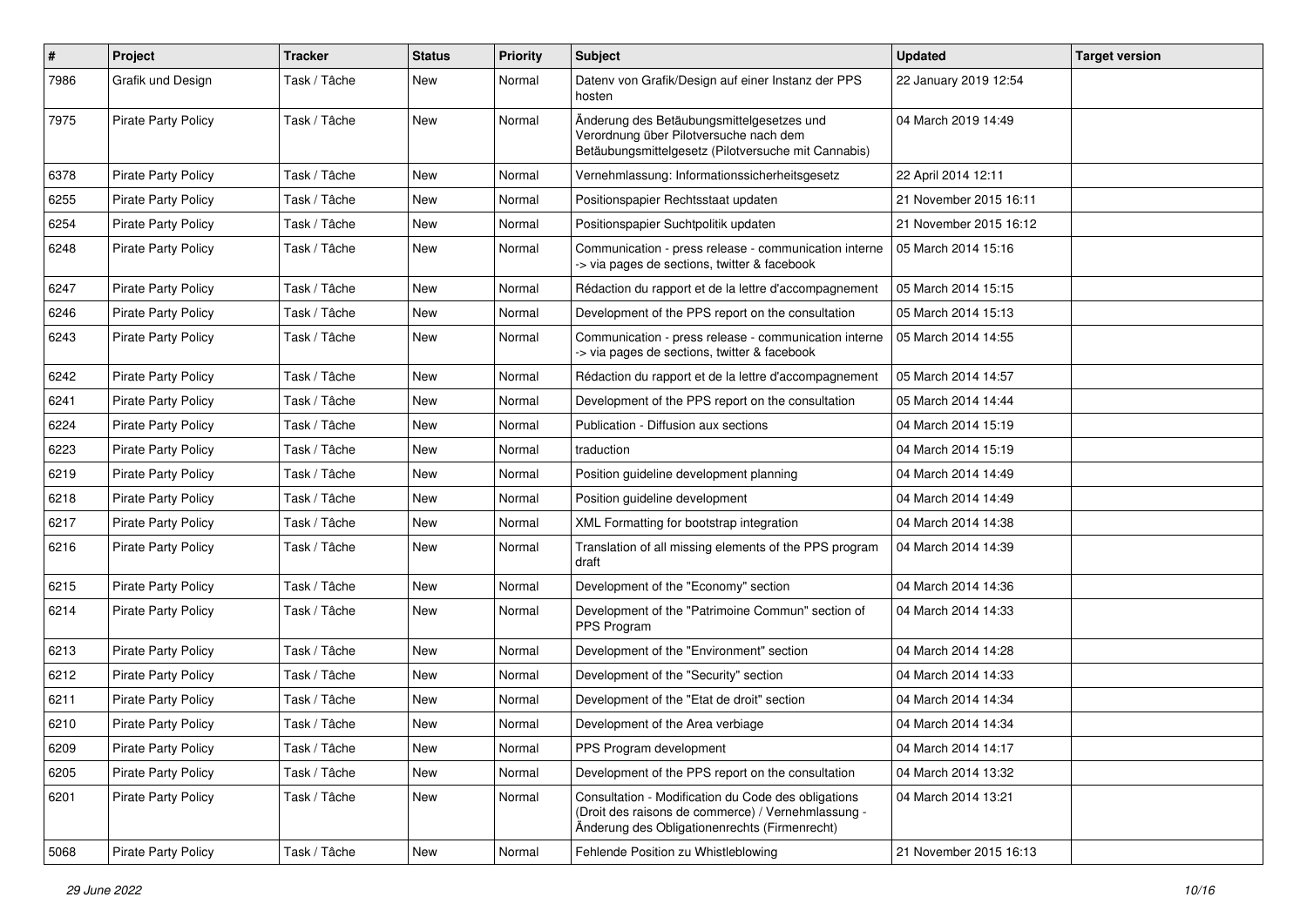| $\pmb{\#}$ | Project                    | <b>Tracker</b> | <b>Status</b> | <b>Priority</b> | <b>Subject</b>                                                                   | <b>Updated</b>          | <b>Target version</b>                  |
|------------|----------------------------|----------------|---------------|-----------------|----------------------------------------------------------------------------------|-------------------------|----------------------------------------|
| 7998       | Press and Public Relations | Task / Tâche   | New           | Normal          | Presseverteiler im PressCRM aktualisieren sowie<br>ergänzen                      | 01 December 2018 13:05  |                                        |
| 8327       | <b>Section Vaud</b>        | Task / Tâche   | New           | Normal          | Transmission de matériel de notre parti pour les<br>élections fédérales à la BNS | 26 September 2019 19:27 | Réunion comité 2019-10-31              |
| 8254       | <b>Section Vaud</b>        | Task / Tâche   | <b>New</b>    | High            | Affichage sur les communes EF19                                                  | 21 August 2019 14:51    | Réunion comité 2019-08-22              |
| 8253       | <b>Section Vaud</b>        | Task / Tâche   | New           | Normal          | Plate-forme EF19 vidéo de la rts                                                 | 21 August 2019 14:43    | Réunion comité 2019-08-22              |
| 8252       | <b>Section Vaud</b>        | Task / Tâche   | <b>New</b>    | Normal          | Création d'un compte LinkedIn pour le PPVD                                       | 21 August 2019 14:47    | Réunion comité 2019-08-22              |
| 8237       | <b>Section Vaud</b>        | Task / Tâche   | New           | High            | La campagne électorale du PPVD sur les réseaux<br>sociaux privés et libres       | 12 September 2019 15:03 | Réunion comité 2019-09-05              |
| 8220       | <b>Section Vaud</b>        | Task / Tâche   | New           | High            | Recherche d'un petit cadeau de remerciement                                      | 20 August 2019 14:57    | Réunion comité 2019-09-05              |
| 8219       | Section Vaud               | Task / Tâche   | New           | High            | Rédaction de la lettre                                                           | 20 August 2019 14:56    | Réunion comité 2019-08-22              |
| 8218       | <b>Section Vaud</b>        | Task / Tâche   | New           | High            | Lettre de remerciement à M. Burgerer pour son don                                | 20 August 2019 14:56    | Réunion comité 2019-09-05              |
| 8160       | <b>Section Vaud</b>        | Task / Tâche   | <b>New</b>    | Normal          | Région de Nyon et Twitter                                                        | 13 June 2019 17:05      | Réunion comité 2019-06-13              |
| 7906       | <b>Section Vaud</b>        | Task / Tâche   | New           | Normal          | Organisation et planification de la 2ème AGE 2018                                | 14 June 2018 14:55      | Réunion comité 14.06.2018              |
| 7863       | <b>Section Vaud</b>        | Task / Tâche   | <b>New</b>    | Normal          | <b>Compte Twitter PPVD</b>                                                       | 14 April 2018 09:24     | Réunion comité 19.04.2018              |
| 7862       | Section Vaud               | Task / Tâche   | New           | Normal          | Mise à jour de la page wiki des PV                                               | 14 April 2018 09:21     | Réunion comité 19.04.2018              |
| 7828       | <b>Section Vaud</b>        | Task / Tâche   | New           | Normal          | Communication sur le 14 avril                                                    | 05 April 2018 16:42     | Réunion comité 05.04.2018              |
| 7801       | <b>Section Vaud</b>        | Task / Tâche   | New           | Normal          | Election de vérificateurs de comptes                                             | 08 February 2018 18:58  |                                        |
| 7522       | <b>Section Vaud</b>        | Task / Tâche   | New           | Normal          | Les modalités éléctorales 2017                                                   | 22 October 2016 13:43   | Réunion de Comité - 20.10.2016         |
| 7521       | <b>Section Vaud</b>        | Task / Tâche   | New           | Normal          | Création d'une newsletter et appel à la candidature<br>Election cantonale        | 22 October 2016 13:37   | Réunion de Comité - 20.10.2016         |
| 7505       | <b>Section Vaud</b>        | Task / Tâche   | <b>New</b>    | Normal          | Recherche de la salle pour le 8 décembre                                         | 06 October 2016 22:17   | Réunion de Comité - 20.10.2016         |
| 7500       | <b>Section Vaud</b>        | Task / Tâche   | New           | Normal          | Création d'un programme de communication vaudois                                 | 04 October 2016 17:54   | Réunion de Comité - 6.10.2016          |
| 7499       | Section Vaud               | Task / Tâche   | New           | Normal          | Mise à jour logiciel du site web                                                 | 04 October 2016 17:50   | Réunion de Comité - 6.10.2016          |
| 7498       | <b>Section Vaud</b>        | Task / Tâche   | New           | Normal          | Mise au propre du programme vaudois                                              | 04 October 2016 17:45   | Réunion de Comité - 6.10.2016          |
| 7497       | <b>Section Vaud</b>        | Task / Tâche   | New           | Normal          | Mise à jour du calendrier du site web                                            | 04 October 2016 17:42   | Réunion de Comité - 6.10.2016          |
| 7491       | <b>Section Vaud</b>        | Task / Tâche   | New           | Normal          | Comité de campagne élections cantonales 2017                                     | 22 September 2016 21:53 | Réunion de Comité - 6.10.2016          |
| 7465       | <b>Section Vaud</b>        | Task / Tâche   | New           | Normal          | Newsletter septembre                                                             | 25 August 2016 08:00    |                                        |
| 7381       | <b>Section Vaud</b>        | Task / Tâche   | New           | Normal          | Mise en place d'un outil de sondage                                              | 09 July 2016 09:42      | Réunion de comité - 14 juillet<br>2016 |
| 7363       | Section Vaud               | Task / Tâche   | New           | Normal          | Modifications des statuts pour la banque                                         | 25 June 2016 16:55      | Réunion du comité - 2 juillet<br>2016  |
| 7199       | Section Vaud               | Task / Tâche   | New           | Normal          | Mise en place de la pétition evoting                                             | 11 March 2016 16:46     |                                        |
| 8421       | Sektion beider Basel       | Task / Tâche   | New           | Normal          | Aktuelle Vernehmlassungen                                                        | 02 October 2020 00:09   |                                        |
| 7001       | Sektion beider Basel       | Task / Tâche   | New           | Normal          | Online Infos/Struktur aktualisieren und überarbeiten                             | 28 November 2015 10:44  |                                        |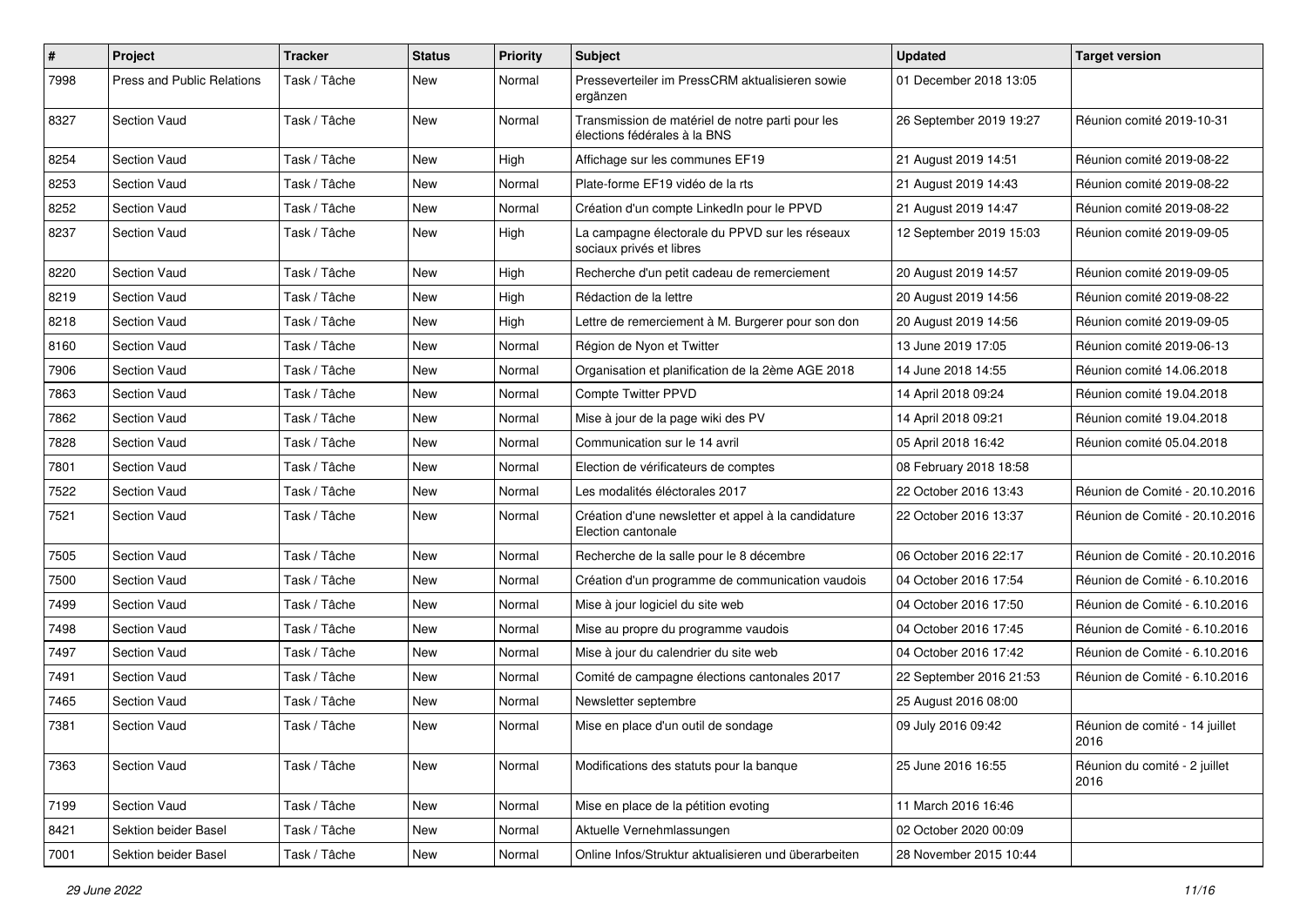| $\sharp$ | Project                              | <b>Tracker</b> | <b>Status</b> | <b>Priority</b> | <b>Subject</b>                                                                | <b>Updated</b>          | <b>Target version</b>       |
|----------|--------------------------------------|----------------|---------------|-----------------|-------------------------------------------------------------------------------|-------------------------|-----------------------------|
| 5373     | Sektion beider Basel                 | Task / Tâche   | New           | Normal          | Prozess für Spender erstellen/festhalten                                      | 12 February 2015 19:15  |                             |
| 5104     | Sektion beider Basel                 | Task / Tâche   | New           | Low             | Automatisierte Verfolgung der Tätigkeiten des Grossrats<br><b>Basel-Stadt</b> | 23 April 2015 18:59     |                             |
| 6438     | <b>Sektion Bern</b>                  | Task / Tâche   | New           | High            | Probleme bei elektronischer Zählung der Stimmzettel in<br>der Stadt Bern      | 28 May 2014 10:18       |                             |
| 6389     | <b>Sektion Bern</b>                  | Task / Tâche   | New           | High            | Datenschutz Problem BE Gemeinden                                              | 28 April 2014 22:11     |                             |
| 7739     | Sektion Wallis / section<br>valaisan | Task / Tâche   | New           | Normal          | GV2017                                                                        | 20 August 2017 09:00    | GV2017                      |
| 6487     | Sektion Wallis / section<br>valaisan | Task / Tâche   | New           | Normal          | Sektionsdateien Lagerung                                                      | 20 August 2017 08:55    | GV2017                      |
| 6120     | Sektion Wallis / section<br>valaisan | Task / Tâche   | New           | Normal          | Website Optimierung                                                           | 20 August 2017 08:32    | GV2017                      |
| 8079     | Sektion Zürich                       | Task / Tâche   | New           | Normal          | Fotograf buchen                                                               | 04 May 2019 19:52       |                             |
| 8078     | Sektion Zürich                       | Task / Tâche   | New           | Normal          | Überblick über Dorf-, Quartier-, Regionalzeitungen                            | 04 May 2019 19:52       |                             |
| 8077     | Sektion Zürich                       | Task / Tâche   | New           | Normal          | Mitglieder-Postversand                                                        | 03 May 2019 09:01       |                             |
| 8063     | Sektion Zürich                       | Task / Tâche   | New           | Normal          | Vorbereitungen Aufstellungsversammlung                                        | 18 April 2019 17:41     | Vorstandsitzung 2019-1      |
| 8061     | Sektion Zürich                       | Task / Tâche   | New           | Normal          | Kontovollmachten geregelt kriegen                                             | 02 April 2019 18:15     | Vorstandsitzung 2019-1      |
| 8060     | Sektion Zürich                       | Task / Tâche   | New           | High            | Mitglieder und andere potenzielle Kandidaten<br>durchtelefonieren             | 03 April 2019 15:17     | Vorstandsitzung 2019-1      |
| 8059     | Sektion Zürich                       | Task / Tâche   | <b>New</b>    | Normal          | Wahlprogramm 2019                                                             | 14 May 2019 15:33       | Vorstandsitzung 2019-1      |
| 7516     | Sektion Zürich                       | Task / Tâche   | <b>New</b>    | Normal          | Kalender abonnieren auf Website fixen                                         | 02 April 2019 18:11     | Vorstandsitzung 2019-1      |
| 7321     | Sektion Zürich                       | Task / Tâche   | New           | Normal          | Auswertung Mitgliederversand                                                  | 11 October 2016 17:11   |                             |
| 6854     | Sektion Zürich                       | Task / Tâche   | New           | Normal          | Website                                                                       | 07 April 2019 07:36     | Vorstandsitzung 2019-1      |
| 6850     | Sektion Zürich                       | Task / Tâche   | New           | Normal          | Fundraising                                                                   | 27 August 2015 18:40    | Vorstandssitzung 2015-08-27 |
| 6778     | Sektion Zürich                       | Task / Tâche   | New           | Normal          | Wahlkampf-Wissen im Wiki festhalten                                           | 22 April 2015 18:29     | Vorstandssitzung 2015-04-22 |
| 5915     | Sektion Zürich                       | Task / Tâche   | <b>New</b>    | Normal          | Positionspapier «Laizismus»                                                   | 06 November 2014 18:48  |                             |
| 6015     | Stadtsektion Zürich                  | Task / Tâche   | New           | Normal          | Stellungsnahme zu Teilrevision BZO                                            | 04 December 2013 11:14  |                             |
| 5832     | Stadtsektion Zürich                  | Task / Tâche   | New           | Normal          | Meet the Pirates, Stammtisch Upgrade                                          | 17 September 2013 10:06 |                             |
| 5831     | Stadtsektion Zürich                  | Task / Tâche   | <b>New</b>    | Normal          | Festlegen Vorstand Sitzungen PP Züri                                          | 17 September 2013 09:51 |                             |
| 5830     | Stadtsektion Zürich                  | Task / Tâche   | <b>New</b>    | Normal          | PP Patente                                                                    | 17 September 2013 09:51 |                             |
| 5829     | Stadtsektion Zürich                  | Task / Tâche   | New           | Normal          | Who cares?                                                                    | 17 September 2013 09:50 |                             |
| 5702     | Stadtsektion Zürich                  | Task / Tâche   | New           | High            | Standaktionen koordinieren                                                    | 03 October 2013 20:56   | Sitzung 03.10.2013          |
| 5664     | Stadtsektion Zürich                  | Task / Tâche   | New           | Normal          | Forum Stadt-Zürich beantragen                                                 | 07 August 2013 21:17    |                             |
| 5293     | Stadtsektion Zürich                  | Task / Tâche   | New           | Normal          | Lokation nächste fliegende Stammtische festlegen und<br>kommunizieren         | 27 May 2013 18:59       | Stammtisch 27.05.2013       |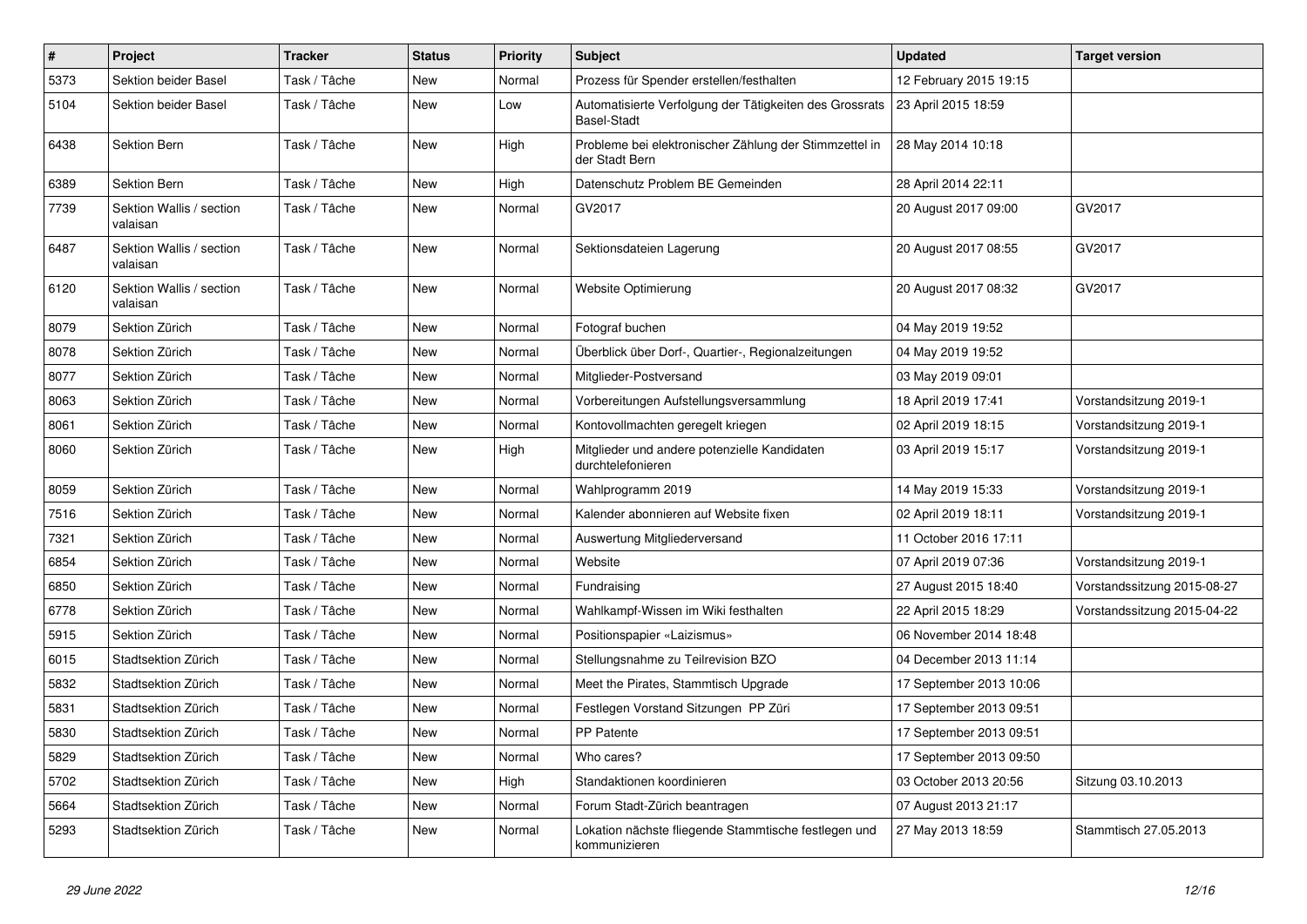| $\pmb{\#}$ | Project                                   | <b>Tracker</b> | <b>Status</b> | <b>Priority</b> | <b>Subject</b>                                                                                                                           | <b>Updated</b>          | <b>Target version</b>                                         |
|------------|-------------------------------------------|----------------|---------------|-----------------|------------------------------------------------------------------------------------------------------------------------------------------|-------------------------|---------------------------------------------------------------|
| 7999       | Verwaltung                                | Task / Tâche   | New           | Normal          | Neuer Willkommens-Text nach Aufnahme als Mitglied                                                                                        | 01 October 2020 23:09   |                                                               |
| 7997       | Verwaltung                                | Task / Tâche   | <b>New</b>    | Normal          | Online Anmeldung Mitglied                                                                                                                | 01 October 2020 23:12   |                                                               |
| 8547       | Vorstand - Comité PPS                     | Task / Tâche   | New           | Normal          | Budget für die NR Wahlen                                                                                                                 | 15 March 2022 21:14     |                                                               |
| 8385       | Vorstand - Comité PPS                     | Task / Tâche   | New           | Normal          | Strategie oder Massnahmenplan für Mitgliederwerbung                                                                                      | 09 December 2019 20:33  | PPS Meeting 09.12.2019                                        |
| 8381       | Vorstand - Comité PPS                     | Task / Tâche   | New           | Normal          | Notiz/Eintrag von Berechtigungen für Mitgleider im<br><b>Members</b>                                                                     | 08 December 2019 10:30  | PPS Meeting 09.12.2019                                        |
| 8354       | Vorstand - Comité PPS                     | Task / Tâche   | <b>New</b>    | Normal          | Also for Italian/Tessin                                                                                                                  | 29 October 2019 10:57   |                                                               |
| 8337       | Vorstand - Comité PPS                     | Task / Tâche   | <b>New</b>    | Normal          | Änderung Begrüssung Neu Mitglieder                                                                                                       | 24 October 2019 07:05   |                                                               |
| 8334       | Vorstand - Comité PPS                     | Task / Tâche   | <b>New</b>    | Normal          | Übersetzung Positionspapiere                                                                                                             | 30 September 2019 20:29 |                                                               |
| 8255       | Vorstand - Comité PPS                     | Task / Tâche   | <b>New</b>    | Normal          | Überarbeitung des Piraten Quiz                                                                                                           | 21 August 2019 20:50    |                                                               |
| 8195       | Vorstand - Comité PPS                     | Task / Tâche   | <b>New</b>    | Normal          | Bestimmung von Dossier- und Themenverantwortlichen<br>Désignation des responsables de dossiers et de sujets                              | 08 July 2019 08:37      | Vorstandssitzung 2019 07 08                                   |
| 8117       | Vorstand - Comité PPS                     | Task / Tâche   | New           | Normal          | Procédure de communication entre les membres du<br>comité du PPS // Kommunikationsverfahren zwischen<br>den Mitgliedern des PPS-Vorstand | 14 October 2019 19:26   | Vorstandssitzung 2019 06 24                                   |
| 8387       | Digitale Infrastruktur                    | Motion         | Tabled        | Normal          | Konzept E-Mail Adressen                                                                                                                  | 16 February 2020 16:33  |                                                               |
| 8544       | Piratenversammlung /<br>Assemblée Pirate  | Motion         | Tabled        | Normal          | Bereinigung Differenzen Statuten und<br>Versammlungsreglement                                                                            | 19 March 2022 21:22     | PV 2022.2                                                     |
| 6783       | Bezirkssektion Winterthur                 | Motion         | <b>New</b>    | Normal          | Bearbeitung von info@ Mails                                                                                                              | 17 April 2015 07:52     | 20150423 Stammtisch                                           |
| 5715       | Bezirkssektion Winterthur                 | Motion         | New           | Normal          | Unterstützung Verein FamilienStärken                                                                                                     | 19 August 2013 16:38    | Parley 19                                                     |
| 8557       | Digitale Infrastruktur                    | Motion         | New           | Low             | Twitter Mastodon sync service                                                                                                            | 05 April 2022 17:54     |                                                               |
| 8364       | Digitale Infrastruktur                    | Motion         | New           | Normal          | Aufräumen Redmine + OTRS Zugriffe/ Zuständigkeiten                                                                                       | 10 February 2022 15:58  |                                                               |
| 8347       | Digitale Infrastruktur                    | Motion         | New           | Normal          | Roadmap AG DI                                                                                                                            | 09 May 2020 20:12       |                                                               |
| 5634       | <b>Pirate Party Policy</b>                | Motion         | New           | Normal          | Weiterentwicklung Rechtsstaatpapier                                                                                                      | 31 July 2013 17:10      |                                                               |
| 7365       | Section Genève                            | Motion         | New           | Normal          | Prise de position pour les votations cantonales du 25<br>septembre 2016                                                                  | 27 June 2016 10:01      |                                                               |
| 7364       | Section Genève                            | Motion         | <b>New</b>    | Normal          | Prise de position pour les votations fédérales du 25<br>septembre 2016                                                                   | 27 June 2016 10:00      |                                                               |
| 6455       | Sektion St. Gallen und beide<br>Appenzell | Motion         | <b>New</b>    | Normal          | Strategie: Stadt zuerst stärken?                                                                                                         | 30 July 2014 15:29      | Vorstand 2014-07-30                                           |
| 6517       | Sektion Wallis / section<br>valaisan      | Motion         | <b>New</b>    | Normal          | Cours de sensibilisation et de protections des données<br>informatiques aux élus du Grand Conseil                                        | 20 August 2017 08:48    | Existierende/Funktionierende<br>Datenschutz- und GIDA Behörde |
| 5512       | Sektion Wallis / section<br>valaisan      | Motion         | <b>New</b>    | Normal          | CryptoParty                                                                                                                              | 06 April 2014 23:43     | 20140414 Mumblemeeting                                        |
| 6773       | Sektion Zürich                            | Motion         | New           | Normal          | Konstituierung: Aufgabenverteilung im Vorstand                                                                                           | 03 April 2019 16:02     | Vorstandsitzung 2019-1                                        |
| 5914       | Stadtsektion Zürich                       | Motion         | New           | Normal          | Hilferuf von Mitglied -> Wahlkampfthema                                                                                                  | 13 November 2013 21:08  |                                                               |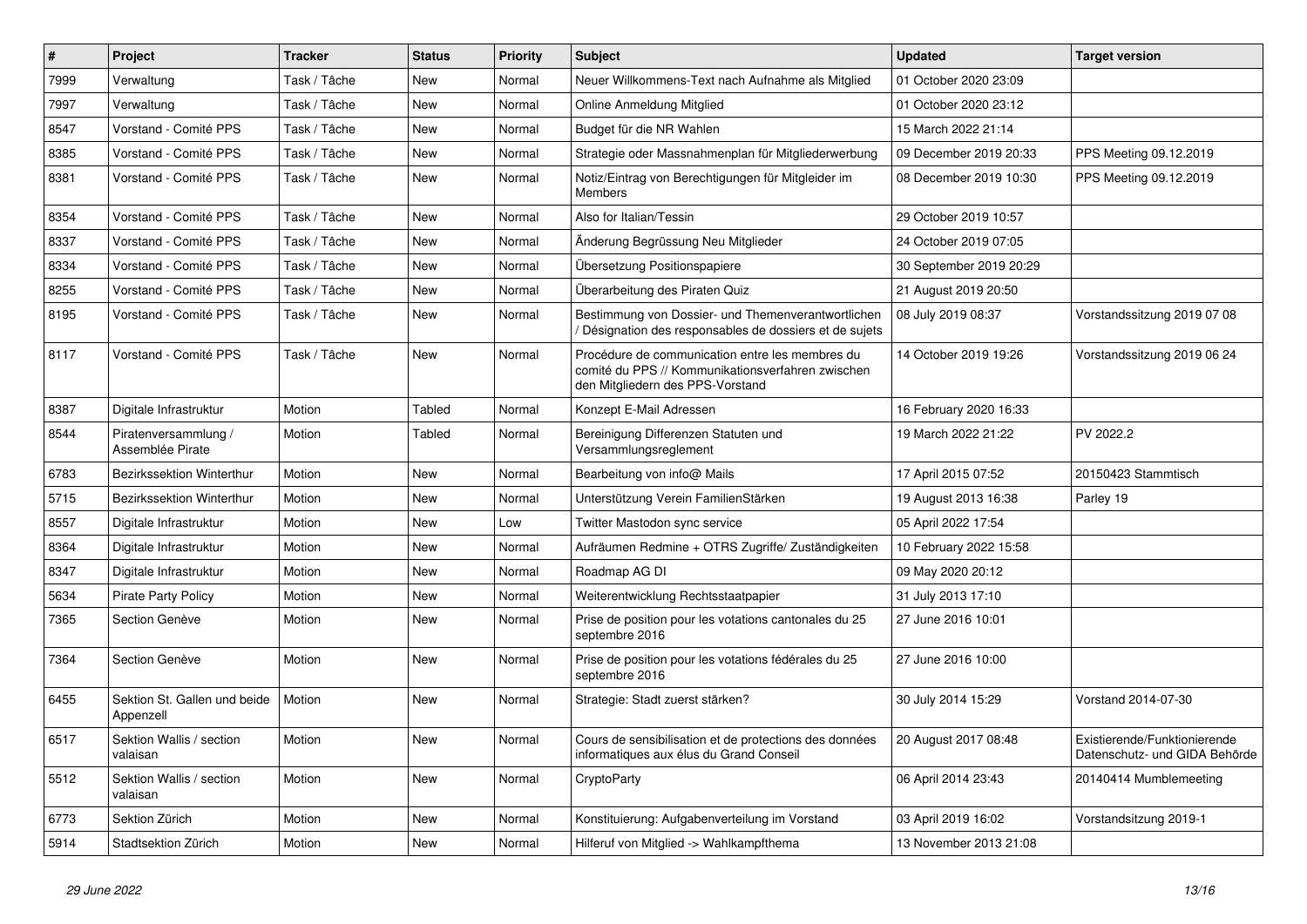| #    | Project                                   | <b>Tracker</b>              | <b>Status</b>        | <b>Priority</b> | Subject                                                                                                                                         | <b>Updated</b>        | <b>Target version</b> |
|------|-------------------------------------------|-----------------------------|----------------------|-----------------|-------------------------------------------------------------------------------------------------------------------------------------------------|-----------------------|-----------------------|
| 5869 | Stadtsektion Zürich                       | Motion                      | <b>New</b>           | Normal          | Prov. Budget 2014                                                                                                                               | 03 October 2013 21:41 | PV2013 2              |
| 5868 | Stadtsektion Zürich                       | Motion                      | <b>New</b>           | Normal          | Mitgliederbeitrag 2014 festlegen                                                                                                                | 31 October 2013 21:33 | PV2013_2              |
| 5867 | Stadtsektion Zürich                       | Motion                      | New                  | Normal          | Gemeinderatswahl Listen gestalten                                                                                                               | 03 October 2013 21:18 | PV2013 2              |
| 6170 | <b>Pirate Party Policy</b>                | Motion for ballot<br>voting | Offen /<br>Incertain | Normal          | Prises de positions pour les votations populaires du 3<br>mars 2015 - Parolenfassung treffend die<br>Volksabsgimmung der 3. märz 2015           | 04 March 2014 10:38   |                       |
| 6169 | <b>Pirate Party Policy</b>                | Motion for ballot<br>voting | Offen /<br>Incertain | Normal          | Prises de positions pour les votations populaires du 30<br>novembre 2014 - Parolenfassung treffend die<br>Volksabsgimmung der 30. november 2014 | 04 March 2014 10:37   |                       |
| 6168 | <b>Pirate Party Policy</b>                | Motion for ballot<br>voting | Offen /<br>Incertain | Normal          | Prises de positions pour les votations populaires du 28<br>septembre 2014 - Parolenfassung treffend die<br>Volksabsgimmung der 28. september    | 04 March 2014 10:35   |                       |
| 6175 | <b>Pirate Party Policy</b>                | Todo / A Faire              | Offen /<br>Incertain | Normal          | Consultation domaine internet - press release<br>development                                                                                    | 04 March 2014 11:15   |                       |
| 6174 | Pirate Party Policy                       | Todo / A Faire              | Offen /<br>Incertain | Normal          | Development of the PPS report on the consultation                                                                                               | 04 March 2014 11:10   |                       |
| 6173 | <b>Pirate Party Policy</b>                | Todo / A Faire              | Offen /<br>Incertain | Normal          | Consultation internet domain - call for contribution                                                                                            | 04 March 2014 11:07   |                       |
| 6172 | <b>Pirate Party Policy</b>                | Todo / A Faire              | Offen /<br>Incertain | Normal          | Reading material review                                                                                                                         | 04 March 2014 11:00   |                       |
| 6171 | <b>Pirate Party Policy</b>                | Todo / A Faire              | Offen /<br>Incertain | Normal          | Consultation domaine internet                                                                                                                   | 04 March 2014 11:13   |                       |
| 6414 | Sektion St. Gallen und beide<br>Appenzell | Todo / A Faire              | Needs<br>Feedback    | High            | Kantonsratswahlen                                                                                                                               | 30 July 2014 15:28    | Vorstand 2014-07-30   |
| 6402 | Sektion St. Gallen und beide<br>Appenzell | Todo / A Faire              | Needs<br>Feedback    | Normal          | Rechte organisieren                                                                                                                             | 30 July 2014 19:23    |                       |
| 6406 | Sektion St. Gallen und beide<br>Appenzell | Todo / A Faire              | Done                 | Normal          | Kontaktdaten etc an Vorstand CH senden                                                                                                          | 10 June 2014 19:26    | Vorstand 2014-06-101  |
| 6391 | Sektion St. Gallen und beide<br>Appenzell | Todo / A Faire              | Done                 | Urgent          | Kreisrichterkandidat suchen                                                                                                                     | 10 June 2014 19:25    | Vorstand 2014-06-101  |
| 5640 | Sektion St. Gallen und beide<br>Appenzell | Todo / A Faire              | Done                 | Normal          | Mehr Kommunikationssicherheit                                                                                                                   | 10 June 2014 13:53    |                       |
| 5022 | Sektion St. Gallen und beide<br>Appenzell | Todo / A Faire              | Done                 | Normal          | Mandatsabgabe                                                                                                                                   | 10 June 2014 19:49    |                       |
| 4339 | Sektion St. Gallen und beide<br>Appenzell | Todo / A Faire              | Done                 | Normal          | Überarbeitung der Statuten                                                                                                                      | 09 May 2014 18:35     |                       |
| 3314 | Sektion St. Gallen und beide<br>Appenzell | Todo / A Faire              | Done                 | Normal          | Veranstaltung für Neumitglieder                                                                                                                 | 10 June 2014 20:02    |                       |
| 6276 | Sektion St. Gallen und beide<br>Appenzell | Todo / A Faire              | Needs Work           | Normal          | Konsequenzen aus Beschlüssen der nationalen PV                                                                                                  | 30 July 2014 15:33    |                       |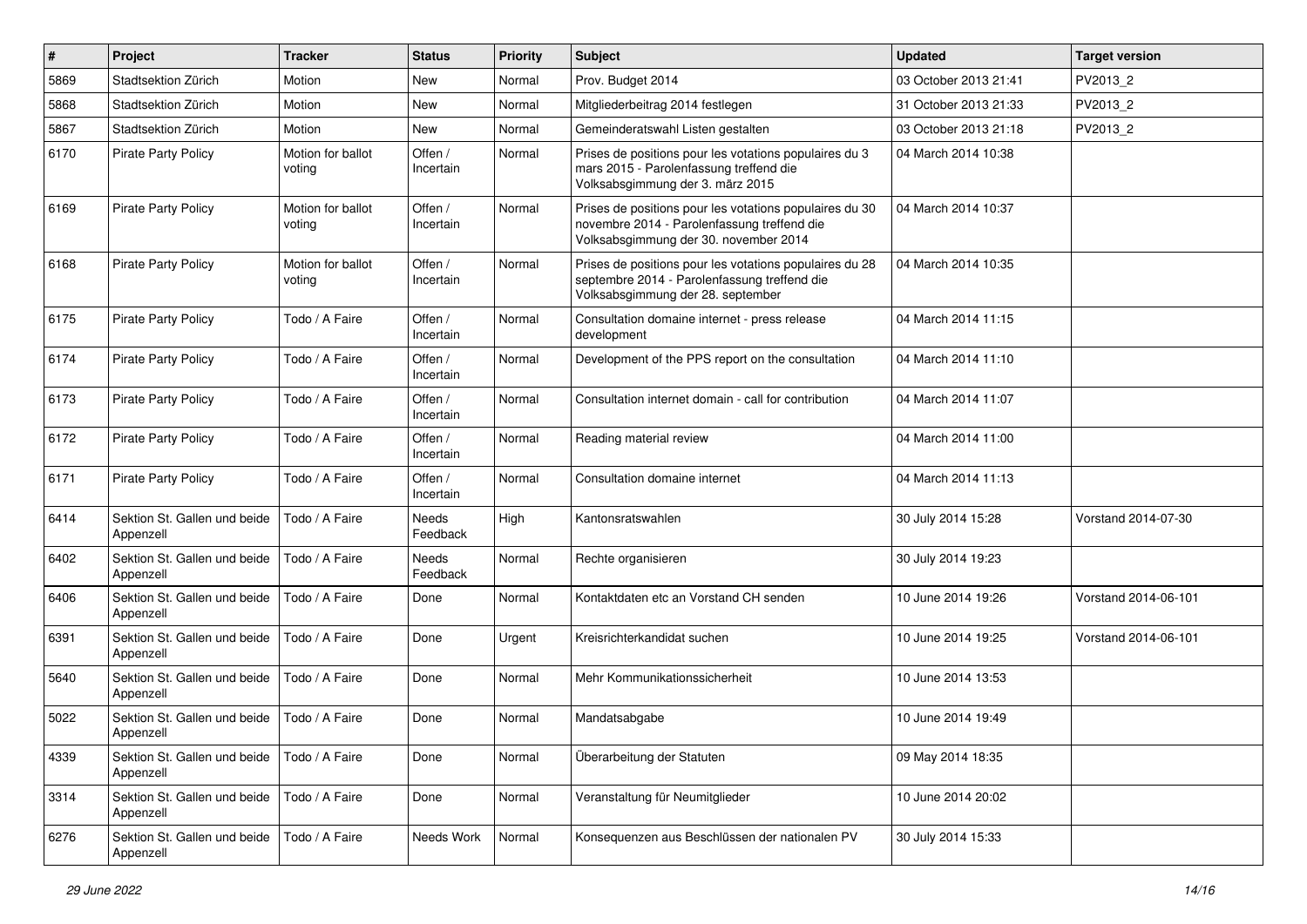| $\#$ | Project                                   | <b>Tracker</b>       | <b>Status</b>     | <b>Priority</b> | <b>Subject</b>                                                                                                 | <b>Updated</b>         | <b>Target version</b>     |
|------|-------------------------------------------|----------------------|-------------------|-----------------|----------------------------------------------------------------------------------------------------------------|------------------------|---------------------------|
| 5699 | Sektion St. Gallen und beide<br>Appenzell | Todo / A Faire       | <b>Needs Work</b> | Normal          | Krypto-Party                                                                                                   | 30 July 2014 15:32     | Vorstand 2014-07-30       |
| 4645 | Sektion St. Gallen und beide<br>Appenzell | Todo / A Faire       | Needs Work        | Normal          | Piratenspiel                                                                                                   | 21 October 2013 14:49  |                           |
| 4644 | Sektion St. Gallen und beide<br>Appenzell | Todo / A Faire       | Needs Work        | Normal          | PiratenSG App entwickeln                                                                                       | 21 October 2013 14:49  |                           |
| 4537 | Sektion St. Gallen und beide<br>Appenzell | Todo / A Faire       | Needs Work        | Normal          | Spenden veröffentlichen                                                                                        | 09 February 2013 10:47 |                           |
| 4529 | Sektion St. Gallen und beide<br>Appenzell | Todo / A Faire       | Needs Work        | Normal          | Dauerticket: Wahlen- / Abstimmungsparolen                                                                      | 09 May 2014 18:35      |                           |
| 4290 | Sektion St. Gallen und beide<br>Appenzell | Todo / A Faire       | Needs Work        | Normal          | Dauerticket Strategie/Ziele                                                                                    | 10 June 2014 19:55     | Vorstand next             |
| 4193 | Sektion St. Gallen und beide<br>Appenzell | Todo / A Faire       | Needs Work        | High            | Dauerticket Flaschenpost                                                                                       | 09 May 2014 18:35      |                           |
| 3146 | Sektion St. Gallen und beide<br>Appenzell | Todo / A Faire       | Needs Work        | Normal          | Jugendparlament - Workshop Vorschläge                                                                          | 07 May 2014 20:22      |                           |
| 3077 | Sektion St. Gallen und beide<br>Appenzell | Todo / A Faire       | Needs Work        | Normal          | Allgemeiner Flyer - Piraten SG AR Al                                                                           | 07 May 2014 15:12      |                           |
| 6456 | Sektion St. Gallen und beide<br>Appenzell | Todo / A Faire       | New               | Normal          | Bitcoin für Sektionsspenden                                                                                    | 10 June 2014 19:55     |                           |
| 6454 | Sektion St. Gallen und beide<br>Appenzell | Todo / A Faire       | <b>New</b>        | Normal          | Überwacht die Überwacher                                                                                       | 30 July 2014 15:31     | Vorstand 2014-07-30       |
| 6413 | Sektion St. Gallen und beide<br>Appenzell | Todo / A Faire       | <b>New</b>        | Normal          | Adhocracy testen und ggf. implementieren                                                                       | 30 July 2014 15:30     | Vorstand next             |
| 6412 | Sektion St. Gallen und beide<br>Appenzell | Todo / A Faire       | <b>New</b>        | Normal          | Mumblerechte                                                                                                   | 10 June 2014 18:53     | Vorstand next             |
| 6411 | Sektion St. Gallen und beide<br>Appenzell | Todo / A Faire       | New               | Normal          | Postadresse zu mir                                                                                             | 30 July 2014 15:32     | Vorstand 2014-07-30       |
| 6410 | Sektion St. Gallen und beide<br>Appenzell | Todo / A Faire       | New               | Normal          | Mailinglisten                                                                                                  | 10 June 2014 19:28     | Vorstand 2014-06-101      |
| 6408 | Sektion St. Gallen und beide<br>Appenzell | Todo / A Faire       | <b>New</b>        | Normal          | Flaschenpost ausserordentliche PV                                                                              | 30 July 2014 15:34     |                           |
| 6351 | Sektion St. Gallen und beide<br>Appenzell | Todo / A Faire       | New               | Normal          | Widerspruch Cablecom                                                                                           | 05 April 2014 18:37    |                           |
| 6324 | Sektion St. Gallen und beide<br>Appenzell | Todo / A Faire       | New               | Normal          | Steuererklärung 2013                                                                                           | 30 July 2014 15:35     | Vorstand 2014-07-30       |
| 8186 | Section Vaud                              | Beschluss / Décision | <b>New</b>        | Normal          | Partenariat ciblé avec Opération Libero                                                                        | 27 June 2019 19:58     | Réunion comité 2019-07-11 |
| 7923 | <b>Section Vaud</b>                       | Beschluss / Décision | New               | High            | Objet de votation 13.09.2018: Pour la souveraineté<br>alimentaire. L'agriculture nous concerne toutes et tous. | 28 November 2018 22:39 |                           |